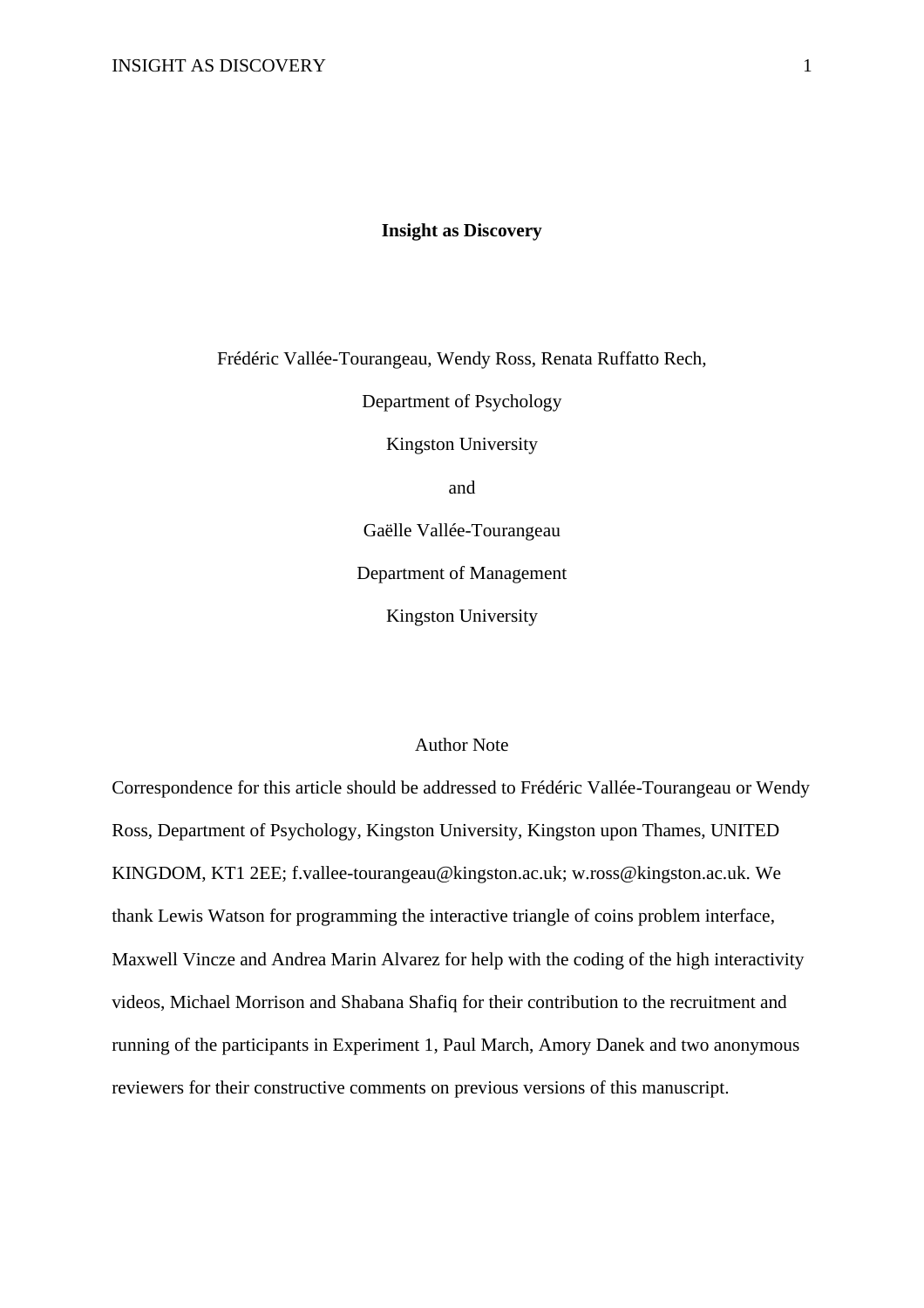#### **Abstract**

Performance on the triangle of coins problem was observed when participants could physically change the configuration of the problem as they explored potential solutions or when the problem remained fixed and new configurations could only be simulated rather than enacted. Participants were filmed as they worked on the triangle of coins problem with a bespoke computer interface for a ten-minute period. One group of participants could touch and move the 'coins' on the screen, thereby enacting changes to the physical configuration of the problem (high interactivity) while a second group could not (low interactivity). In Experiment 1, participants could record as many possible solutions as they wished and receive feedback for incorrect ones, whereas in Experiment 2, they were limited to only one announcement; if the proposed answer was incorrect, the session was terminated. In both experiments, solution rates were generally better in the high than in the low interactivity environment, although participants were slower and made more moves before announcing their solution in the high interactivity condition of Experiment 2. Detailed analysis of the video data for the participants in the high interactivity task environment enabled the granular mapping of the changes to the physical configuration of the problem, unveiling a gradual appreciation of the solution, punctuated by many discontinuities in move latencies.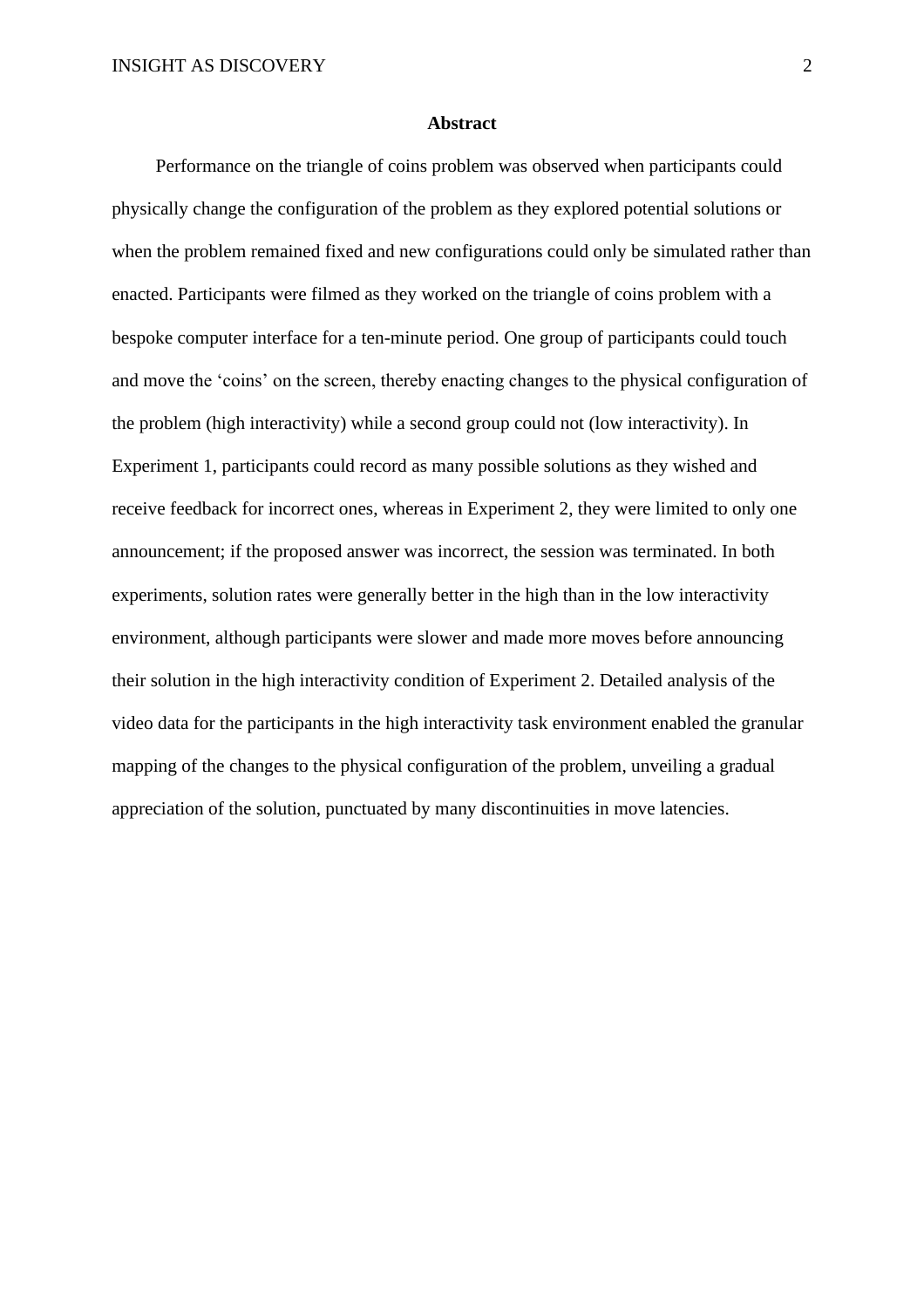#### **Insight as Discovery**

In an early section of *The mentality of apes*, titled 'The use of implements', Köhler describes the box test: A banana is nailed to the roof, too high for the animals to reach, and a box with an open side is placed in the middle of the room. Sultan, famously, made a quick meal out of this situation: "from the momentary pause before the box to the first bite into the banana, only a few seconds elapsed, a perfectly continuous action after the first hesitation (p. 40)". It is observations such as these that encouraged psychological researchers to study insight as the sudden realisation of a solution and its fluid implementation. Its iconic representation, a lightbulb suddenly flashing brightly over what was hitherto a darkness of frustration and incomprehension, seems to aptly symbolize the phenomenon<sup>1</sup>.

However, on the very next page, another ape, Koko, is the subject of Köhler's observations: Koko's performance on the box test is described by Köhler as 'most curious' (p. 41). Koko's problem-solving process is altogether different; the solution appears to have taken shape very slowly, full of false starts, hazy hunches, and tentative movements. Köhler writes: "Koko showed a lively interest in the fruit, but none—at first—in the box, and when he began to move it, he did not appear apathetic but uncertain: there is only one (colloquial) expression that really fits his behaviour at that juncture: 'it's beginning to dawn on him!'" (p. 42). For Koko, then, the lightbulb did not shine quickly or very brightly: How different might have research on problem solving developed had Köhler made Koko the star of his book. The key point is that insight is not always achieved through a mental leap, it can also manifest itself at the end of a non-linear exploration of both the conceptual and the material problem space.

# **The Explorer Metaphor**

<sup>&</sup>lt;sup>1</sup> Take the instructions to participants in Danek et al. (2014, p. 4): "As an example, imagine a light bulb that is switched on all at once in contrast to slowly dimming it up."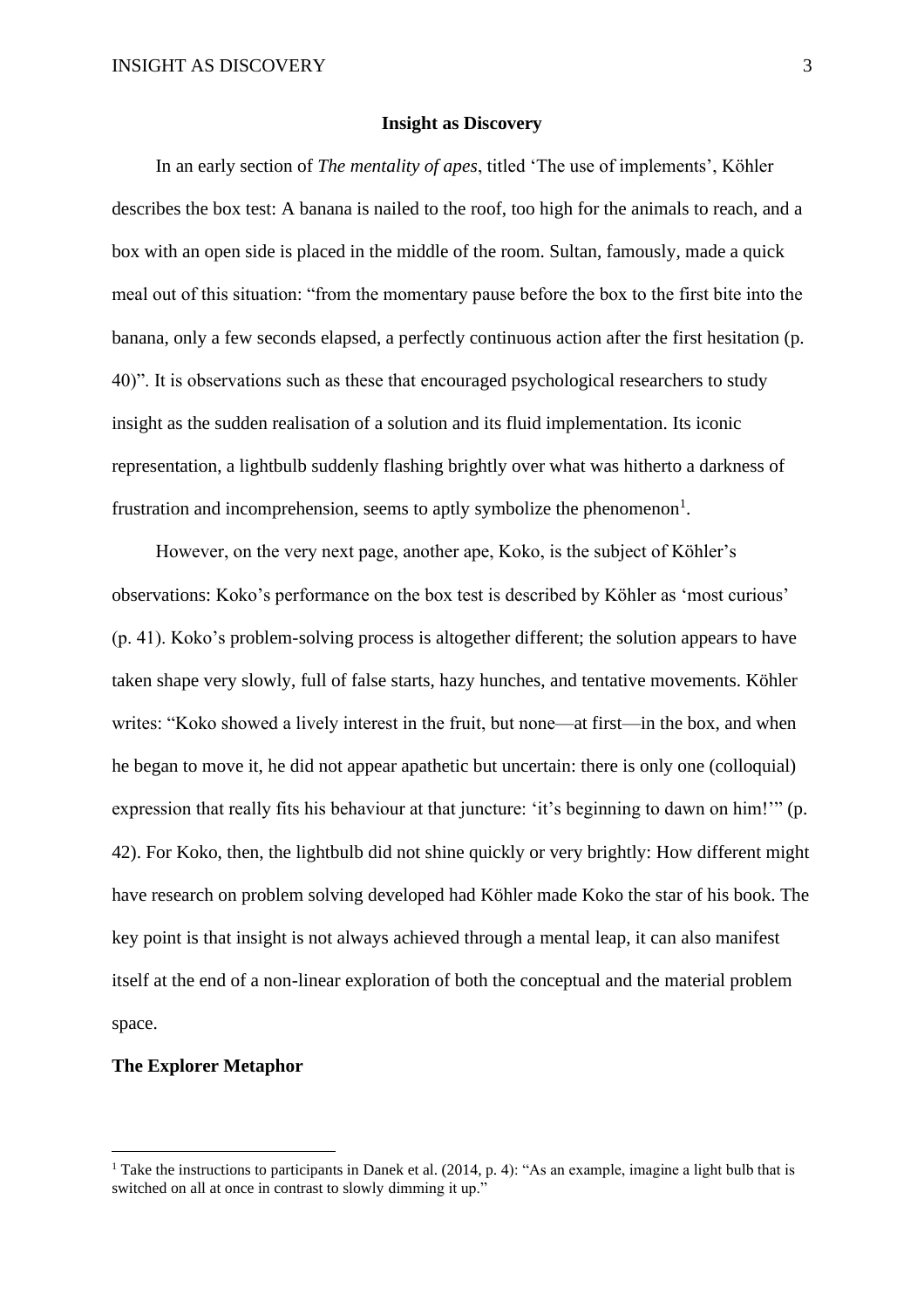To illustrate further the importance of considering insight as a process of situated discovery, let's exchange the sudden flash of light metaphor with another one, that of the explorer, and in the process replace the lightbulb with a different symbol, perhaps a hammer and pick, in a classic heraldic cross. Our explorer is fully equipped, perhaps on an archaeological or paleontological mission, certainly not one directed from her armchair. The goal of her exploration may be sharply defined or poorly specified or completely misconceived (and the nature of the goal may itself shift during her mission). The landscape she travels constrains and guides her path, some terrain inviting exploration, other too treacherous to cross. On her journey she may see unexpected things; at times her movements reflect well-rehearsed methods, at others she engages in unplanned actions. Her efforts can unearth promising leads, and lucky breaks may encourage her to dig a certain spot. She may stumble upon something completely unexpected (Austin's [1979] Kettering principle), and along the way discover something interesting perhaps even important, but not something she had set out to find.

To do justice to the process of discovery, we should document her physical toils, the tools employed, what she saw, the serendipitous moments and tortuous progress that paved the stages of her discovery; these cannot be predicted a priori by assessing her intelligence or her working memory capacity before she sets off on her journey. Her concept of what she is looking for remains underspecified until she makes her discovery; her anticipation of what she is looking for becomes sharper as she makes it. Epistemological and ontological considerations are not clearly demarcated: The physical manipulation and perceptual appraisal of the object once discovered sharpen her own mental representation of it, which in turn shapes her analysis of what she sees, reinforcing the reality of the object of discovery, in a tight cycle of reciprocity.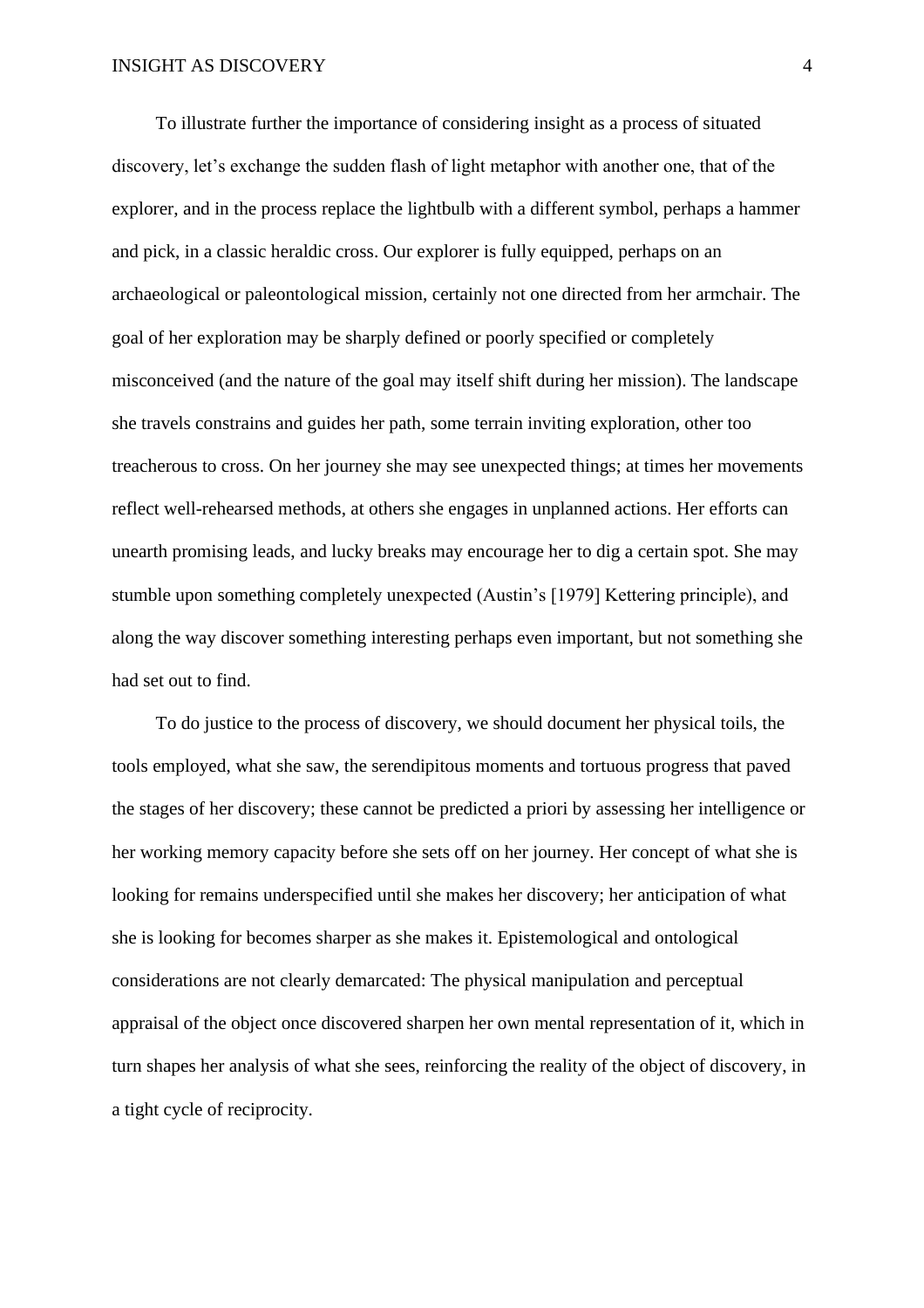The contrast between an armchair explorer and a field one invites a distinction between first and second order problem solving. The latter is based on mental manipulation of abstract representations of the world; the exploration is mentally simulated based on already obtained knowledge. It is second order because it does not proceed from actual engagement with the world but rather from a simulated one. First order problem solving in turn, proceeds with and through a physical world: it is thinking with things, or 'thinging' as Malafouris (2020) calls it. Exploration of the problem space is not virtual or theoretical but rather enacted physically. These actions can change the physical presentation of the problem, offering new feedback that cues new ways of acting on the problem. The nature of the processes underlying second order problem solving are inescapably mental, internal to the reasoner (or explorer) because she is cut off from engagement with the world. The processes that undergird first order problem solving are inescapably systemic: The cognitive resources involved in first order activities are distributed and emergent. The dynamic engagement with the world modifies the representational and storage burden on the explorer—since the world is there to see, it need not be represented—and interim proto solutions are intermediate way stations that guide the next action (proto solutions as 'boundary objects', after Fiore & Wiltshire, 2016). First order problem solving can proceed along different time scales (e.g., moving fast, thinking slow), is transformative, proceeding from cycles of doing and undergoing (after Dewey, 1934; cited in Glăveanu et al., 2013), and can exploit felicitous but serendipitous juxtapositions of problem elements (for additional characteristics of first order problem solving see Vallée-Tourangeau & Vallée-Tourangeau, 2020a, Vallée-Tourangeau & March, 2019).

In first order problem solving, thinking and actions are interwoven, and both take shape with and through a dynamic physical environment. The explorer metaphor suggests that the journey to discovery, that is the spatio-temporal path that led a participant to discover a solution, will be singular and contingent. While problem solving performance can be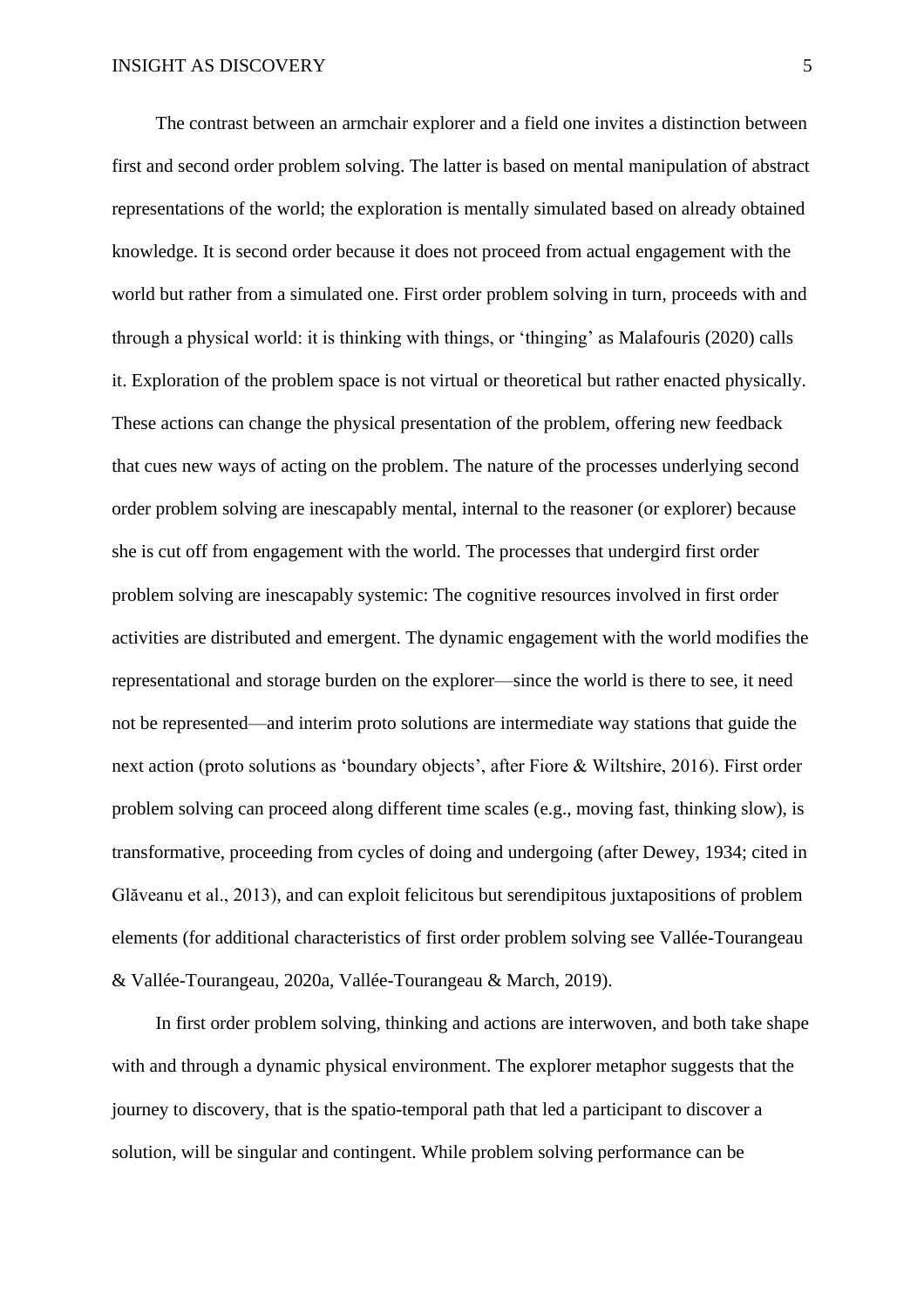captured with aggregate measures such as solution rates and latencies to discovery, the nature of the trajectory in terms of actions made, areas explored, and changes to the environment as a result of those actions invites a more qualitative narrative. First order problem solving may thus be amenable to a mix of quantitative and qualitative analyses. For example, Ross and Vallée-Tourangeau (2020) employed such a mix to profile the complex, contingent and dynamic nature of behaviour as participants engage in a Scrabble-like word production task with moveable letter tiles. Thus, to study first order problem solving in a laboratory environment, it is important to design problem solving tasks that afford the interaction with a physical and malleable problem presentation. First order problem solving tasks can be instrumentalized to provide data that reveals the physical traces of problem solving, to map the genesis of a new idea (Vallée-Tourangeau & Vallée-Tourangeau, 2020b). Failing to record and code with some precision how and to what degree participants interact with the physical model of the problem will not reveal the interim proto solutions that are reified physically; the origin of a new idea, in this instance the solution to a problem, will remain inaccessible (for an example, see Chuderski, Jastrzębski, & Kucwaj, 2020).

The distinction between first and second order problem solving is not clearly or explicitly made in current problem-solving research. A particularly informative example is found in Fleck and Weisberg's (2013) important integrative framework paper. These researchers collected verbal protocols from participants working on a set of five classic insight<sup>2</sup> problems, namely the socks, the triangle of coins, the trees, the cheap necklace, and the lilies. The first and last problem were presented as a verbal description only, while the middle three were presented with "physical props" (see Fleck & Weisberg, 2013, pp. 446- 447). This difference in procedure, the mix of first and second order problem solving, is not

<sup>&</sup>lt;sup>2</sup> This term is used here as a shorthand for the traditional problems employed in insight problem-solving research; this does not mean that the solution of these problems involves a classic insight sequence with a concomitant 'aha' subjective experience.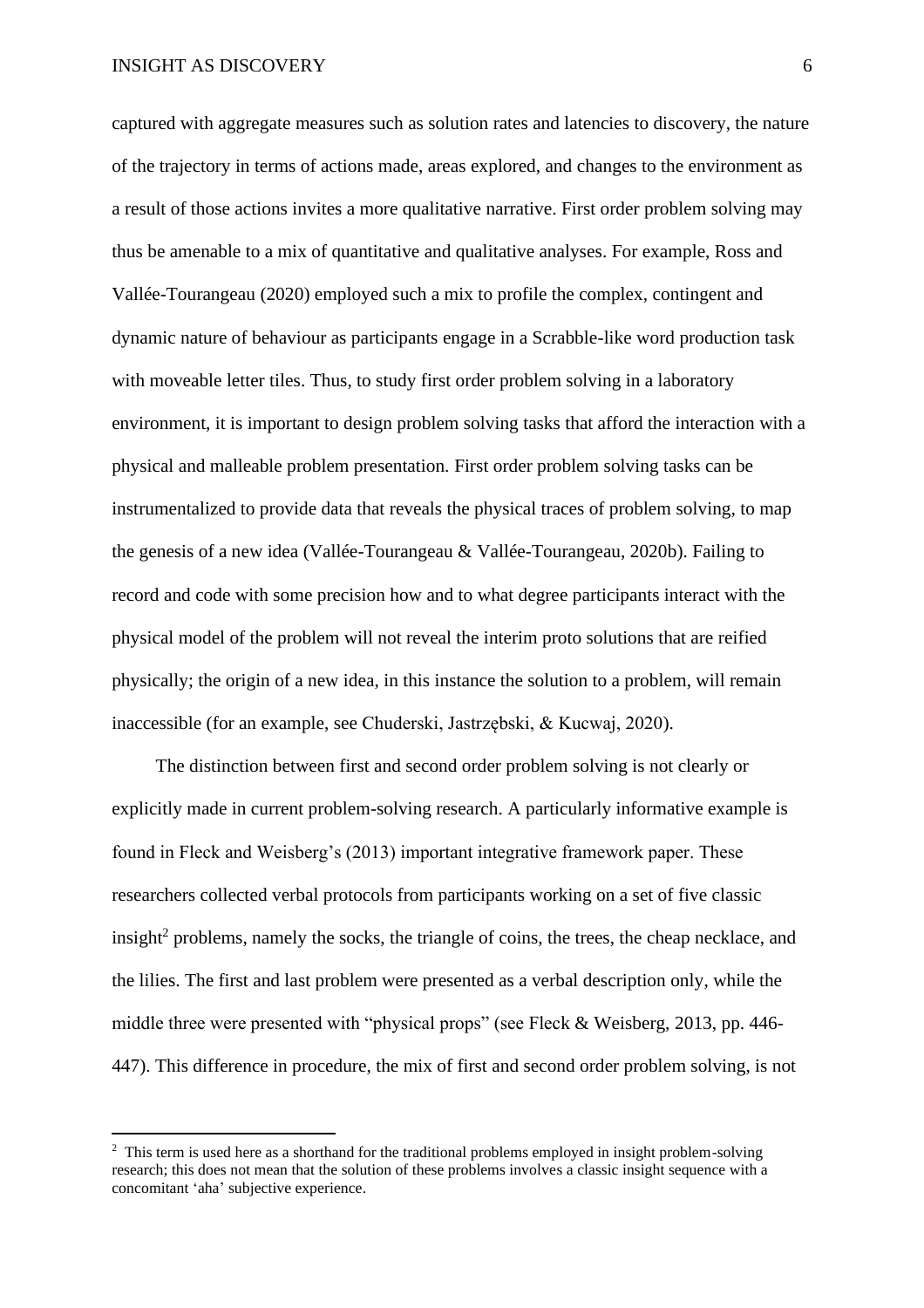explicitly discussed by these researchers; the two verbal protocols cited at length in their paper involved participants manipulating artifacts and observing the resulting change to the physical presentation of the problem (see p. 452 for the verbal protocol of a participant working on the triangle of coins problem, accompanied by a 6-panel figure illustrating the changes in the configuration of the problem; p. 454 for the one of a participant working on the trees problem). Fleck and Weisberg's data on the rate of switching heuristics and the different types of restructuring and indeed the paucity of the classic insight sequence (clearly reported in their Table 3 on p. 451) are not presented as a function of the interactivity afforded by the problem solving environment. Yet, it is interesting to note that the problem that elicited the most switching heuristics is the trees (which proceeded from the manipulation of artifacts) and that data-driven restructuring was only observed with problems that afforded interactivity (see Vallée-Tourangeau, 2014, for a detailed reanalysis of the data reported by Fleck & Weisberg, 2013).

## **The Triangle of Coins**

In this problem 10 coins are arranged in a triangular shape pointing down (see Figure 1, top panel, for an illustration of the problem as configured in the experiments reported here): Participants must identify which three coins can be moved to rotate the orientation of the triangle such that it points up rather than down. To solve the problem, coins from the central hexagonal rosette should *not* be moved; the solution involves moving the corner coins. Fleck and Weisberg gave participants artifacts that corresponded to the 10 coins to move in a manner of their choosing to help them discover the solution: The overall solution rate was 69% over a 10-minute period (see also Chronicle, MacGregor, & Ormerod, 2004).

Vallée-Tourangeau (2017) sought to offer a sharper contrast between a first and second order problem-solving task environment by manipulating the level of interactivity. In a low interactivity condition, the problem was presented on a side of A4 which displayed an image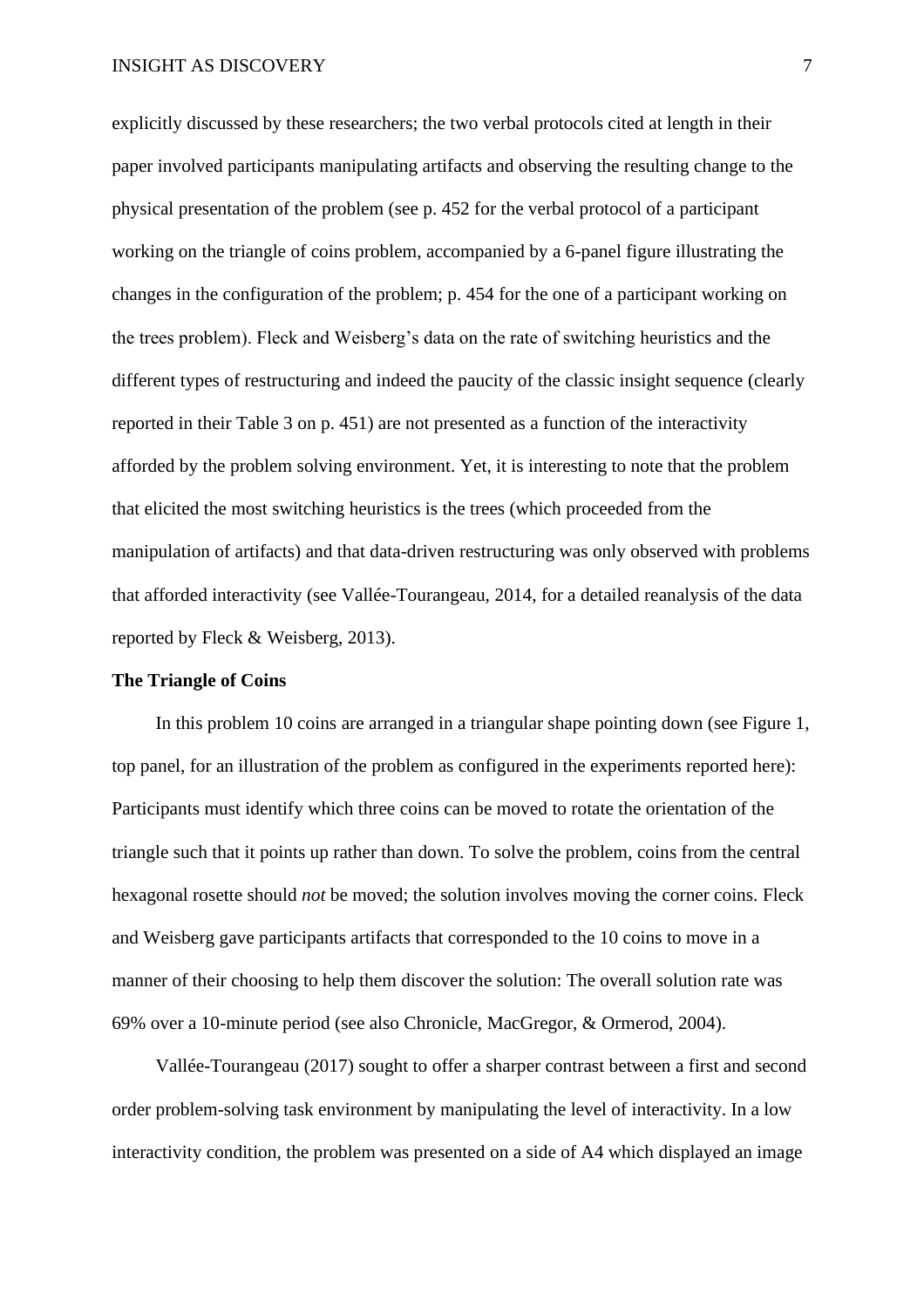of 10 coins in a south-pointing triangular formation. Each coin was located in a cell of a 9x9 chequer board, with numbered rows (1-9) and columns labelled with letters (A-I); the pictured coins were also labelled with individual letters. While keeping their hands flat in front of them on the work surface, participants were given five minutes to announce the coordinates to which three coins could be moved to create a new triangular shape pointing up. The overall solution rate in the low interactivity condition was 23%. In the high interactivity condition, the chequer board was reproduced on a laminated side of A3 and actual wooden tokens adorned with letters were used to create the triangular shape. Participants were invited to move the tokens as they saw fit to help then discover the coordinates of the three coins that would change the orientation of the triangle. The overall solution rate in the high interactivity condition was 60%. Thus, as a second order problem solving exercise the triangle of coins appeared particularly challenging; solution rate was nearly tripled in a first order problem-solving environment. However, there were a number of inelegant procedural details in this experiment. For one, the problem was presented on a much larger area in the high than in the low interactivity condition (A3 vs. A4, respectively). Second, participants in the high interactivity condition experienced seeing the coins in different configurations on the board, perhaps facilitating their projection to different locations; participants in the low interactivity condition could not have seen coins distributed elsewhere on the board. Finally, the allocated time to discover the solution was five minutes, half the time allocated to participants in Fleck and Weisberg.

**The Present Experiments**. The two experiments reported here sought to redress these procedural limitations. In both experiments, participants worked on the triangle of coins problem for a ten-minute period. The problem was presented with a bespoke computer program operating on a touch screen interface. Participants in a high interactivity condition could move the tokens on screen to discover the solution (by touching and dragging them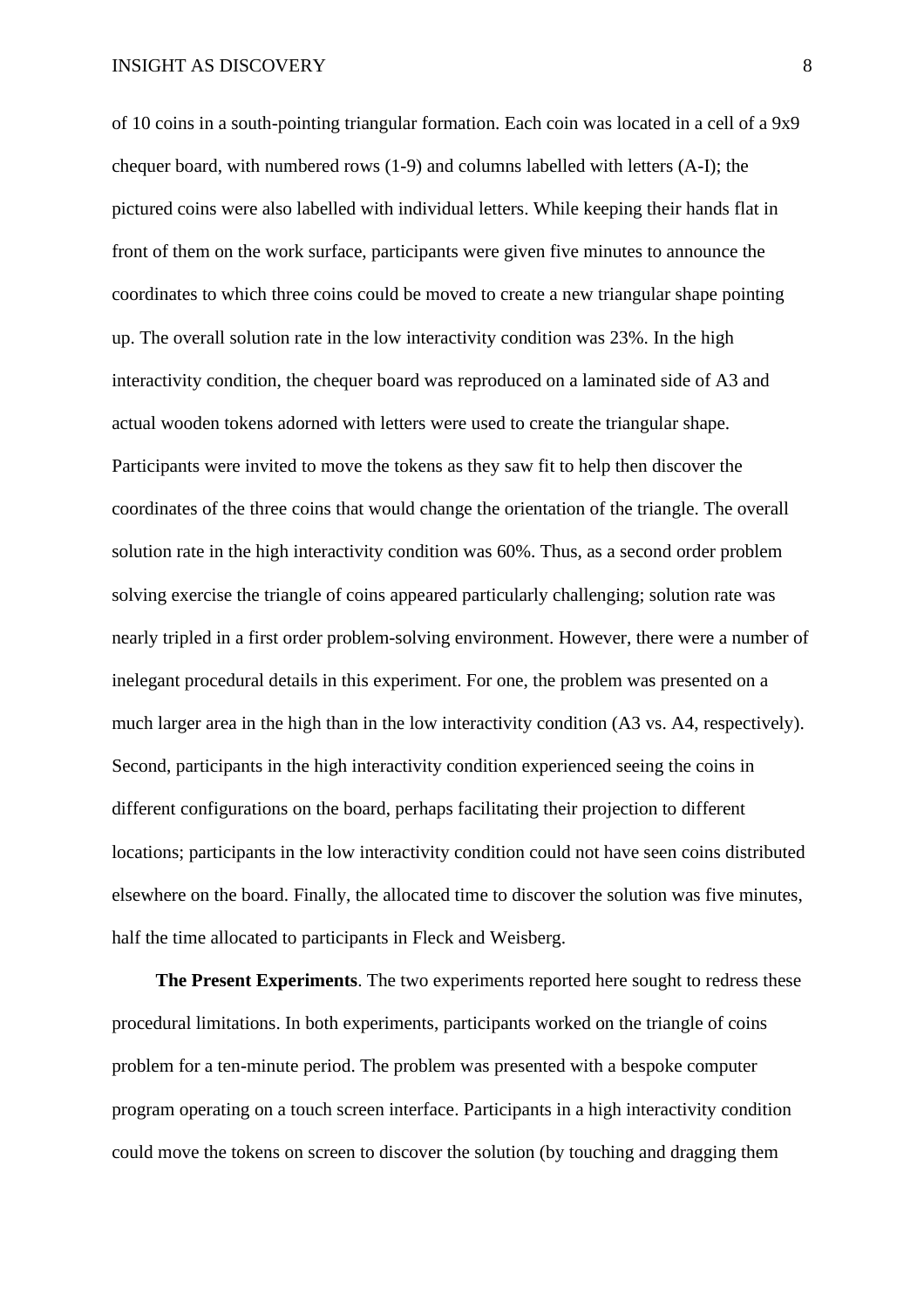with their finger), while those assigned to a low interactivity condition could not. Prior to working on the triangle of coins, participants in both conditions completed a few warmup games dragging the coins on the screen to predetermined positions, although none of the resulting shapes were triangular. Thus, the same apparatus was used in both interactivity conditions; in addition, all participants were pre-exposed to coins placed in different locations on the electronic surface.

In Experiment 1 participants could record as many incorrect answers as they wished while working on the problem, and receive feedback; as a result, participants in the low interactivity condition overcame to some extent the constraint on interaction by making significantly more incorrect announcements than participants in the high interactivity condition. Feedback was of a binary rather than gradual nature: participants were not told which of the tokens was in the wrong position but simply that the whole configuration was right or wrong. We thus designed, pre-registered [\(https://aspredicted.org/blind.php?x=si9k5j\)](https://aspredicted.org/blind.php?x=si9k5j) and ran Experiment 2, which is a replication of the first experiment, but with the added constraint that participants in both conditions were allowed only one attempt to state their answers during the test session; if that announcement was incorrect, then the session terminated.

We predicted that performance, as measured in terms of solution rate and solution latencies would be substantially influenced by the level of interactivity, such that more participants would solve the triangle of coins with high interactivity and do so faster. While we expected a difference in performance owing to the level of interactivity afforded by the task, little is known about how interactivity may foster insight-qua-discovery of a new idea and whether such an insight is always a sudden, light bulb moment or whether it is the result of a long quasi-progressive journey to the solution. To shed some light on the participants' exploration, we mapped their journey to discovery (and failure) with the detailed coding of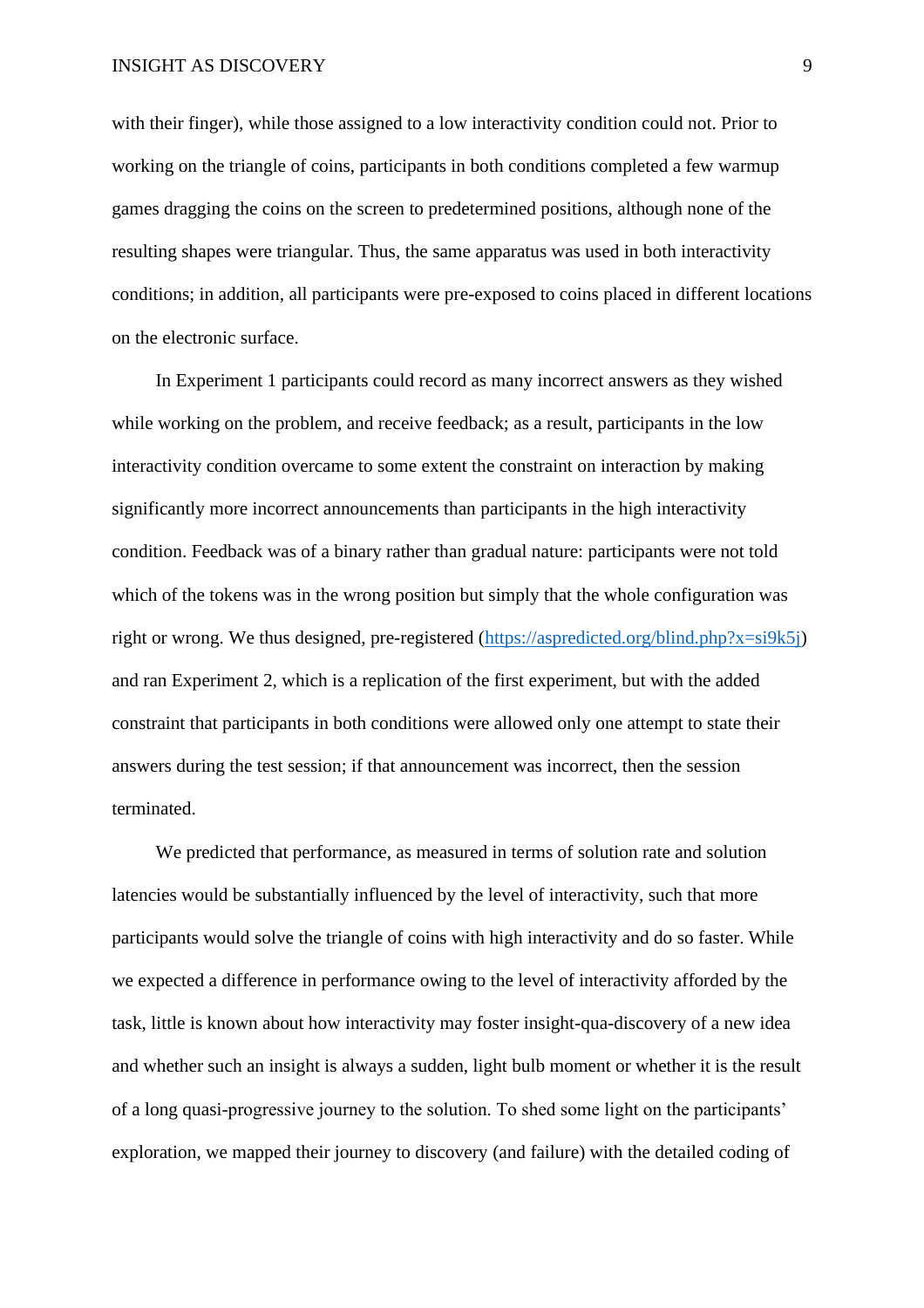the changes in the physical configuration of the problem. Thus, in addition to quantitative analyses of aggregate indices of performance, we use the material traces in the high interactivity environment to offer more detailed case studies of how participants solved or failed to solve the problem.

#### **Method**

# **Participants**

Undergraduate and postgraduate psychology students received course credits for their participation. Sixty-six participants were recruited for Experiment 1; six participants quit during the task, two in the low and four in the high interactivity condition, resulting in samples of 31 participants (24 females) and 29 participants (26 females) in the low and high interactivity condition, respectively  $(M<sub>age</sub> = 25.4, SD = 7.1)$ . Seventy-one participants were recruited for Experiment 2; one participant refused to be filmed (in the low interactivity condition), one participant refused to move the coins (in the high interactivity condition), and the computer tablet malfunctioned for one participant resulting in samples of 35 participants (31 females) and 33 participants (30 females) in the low and high interactivity condition, respectively ( $M<sub>age</sub> = 25.3$ ,  $SD = 8.8$ ).

# **Materials**

We ran the programme on a Window Surface Pro 2 (x-64 -based PC) operating Windows 10 Pro with a 10.6″ touch sensitive screen. The screen was set at an approximately 45° angle and at approximately 45cm from the participant although there were no constraints on the participants' body movements in either condition, so this distance did not remain constant within a session or across participants. The detachable keyboard remained attached throughout the study to facilitate inputting demographic data, but the participants were directed to use the touch screen interface. The programmed application used jQuery and CSS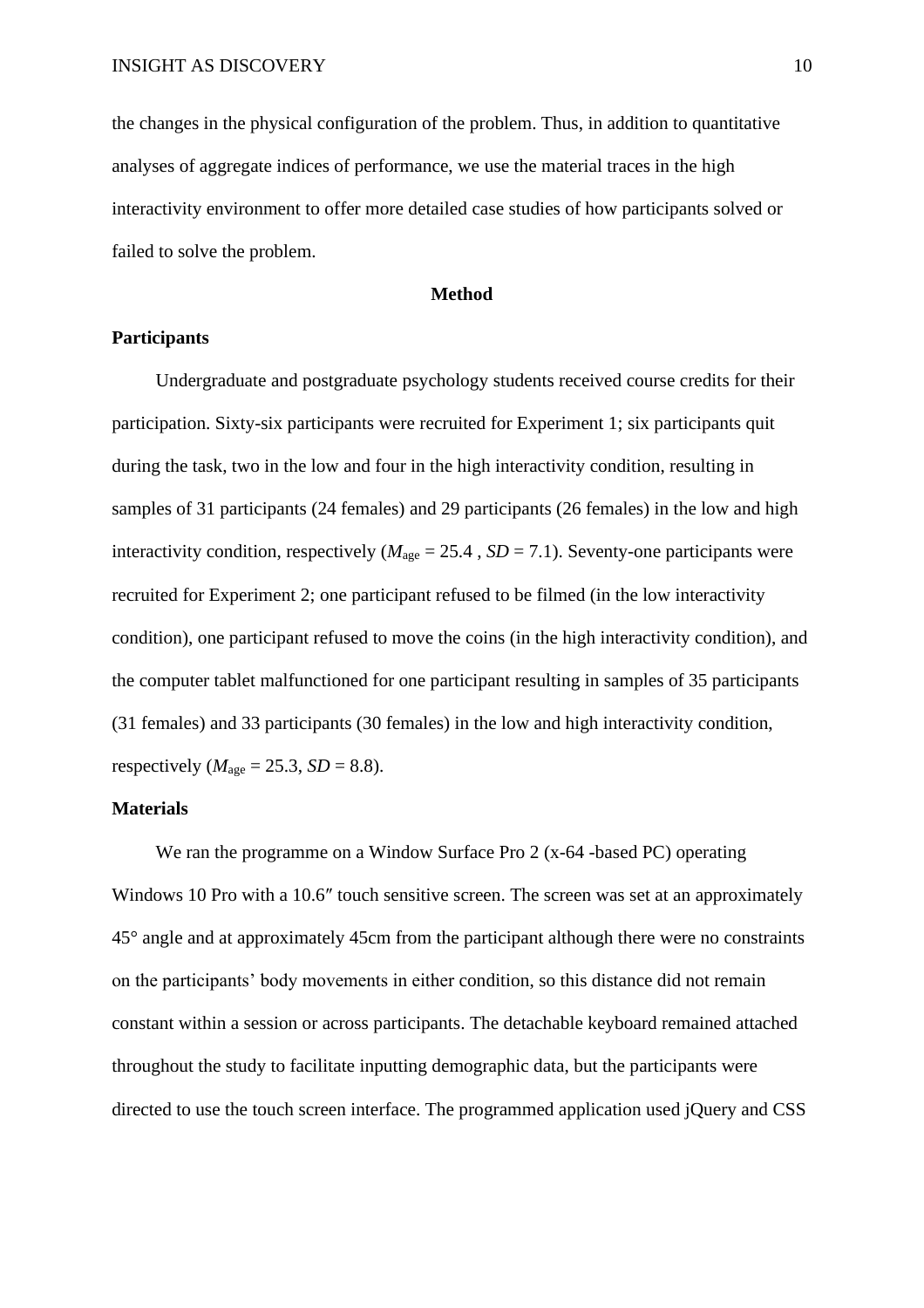to manipulate HTML. The high interactivity version used a library called Draggable JS, in order to drag and drop the tokens.



*Figure 1*. Top panel: Tablet interface on which the triangle of coins was presented (the solution involves moving the three corner coins, for example, R to E4, W to H7 and Q to B7); bottom panel: screen shot from the resulting video from which the changes in the physical configuration of the problem were coded.

# **Procedure**

Participants were tested individually in an observation lab equipped with overhead cameras. All participants were informed that the test session would be filmed, and all signed a consent form for the use of the resulting videos in this research and public presentation. Participants were allocated to either a high or low interactivity condition in a strict alternating manner. The instructions for the triangle of coins read as follows: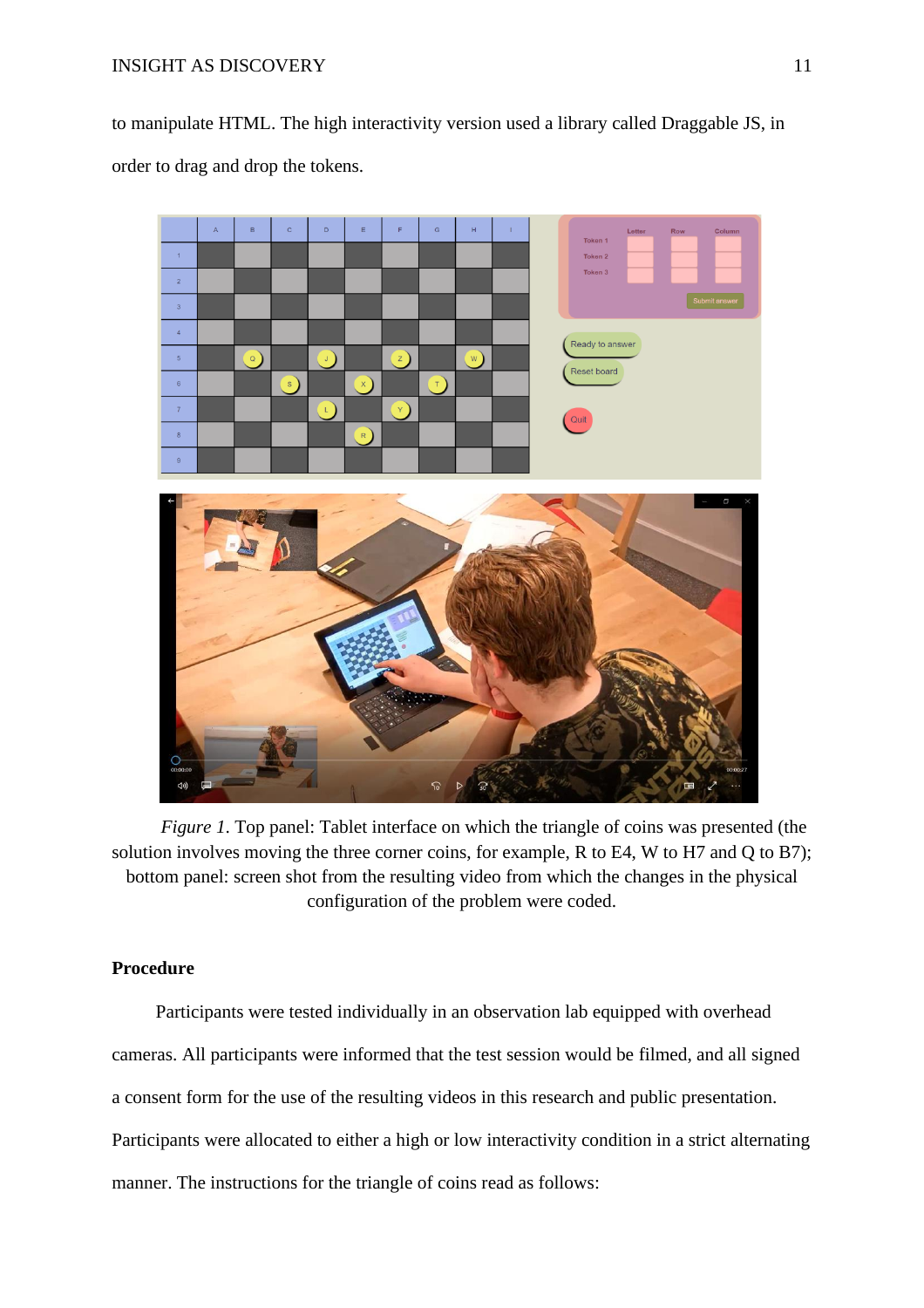As you can see below, 10 coins are arranged in the shape of an arrow head that points down. The goal is to identify three tokens, and only three, that can be moved to change the triangle such that the arrow shape points up. The shape will remain exactly the same but pointing up rather than down. Each of the ten tokens are labelled with an individual letter. You need to identify which tokens to move as well as their destination on the grid (which has numbered rows and labelled columns).

In the low interactivity condition the instructions continued:

While you are looking at the screen and thinking about possible solutions, it's important to keep your hands flat in front of you. When you think you have the answer, please click on the button 'Submit your answer' and the researcher will enter your guess.

In turn participants allocated to the high interactivity condition read:

You will complete the task on the computer. To help you solve the problem, you can move the tokens to any position on the grid. You will be able to reset the board at any point using the reset button at the side of the screen. When you think you have the answer, please click on the button 'Submit your answer' and the researcher will enter your guess.

In Experiment 1 participants were free to offer as many suggested responses as they wished; in Experiment 2, they were restricted to making one announcement, that is their first suggestion would be taken as their final answer. The participants in both conditions were required to state their answer verbally; the movements in the high interactivity condition were designed to scaffold problem solving and participants were not required to fully solve the problem through moves before announcing their solution. Participants in both conditions sought a solution/worked on the problem with a tablet on which the problem was illustrated (see Figure 1). Before they engaged with the problem, participants in both conditions were invited to interact with the tablet by playing three 'games'. These games were designed to help participants in the high interactivity condition practice touching and moving the coins on the tablet; since this experience might have favoured these participants (through the exploration of different configurations, although none triangular or suggestive of the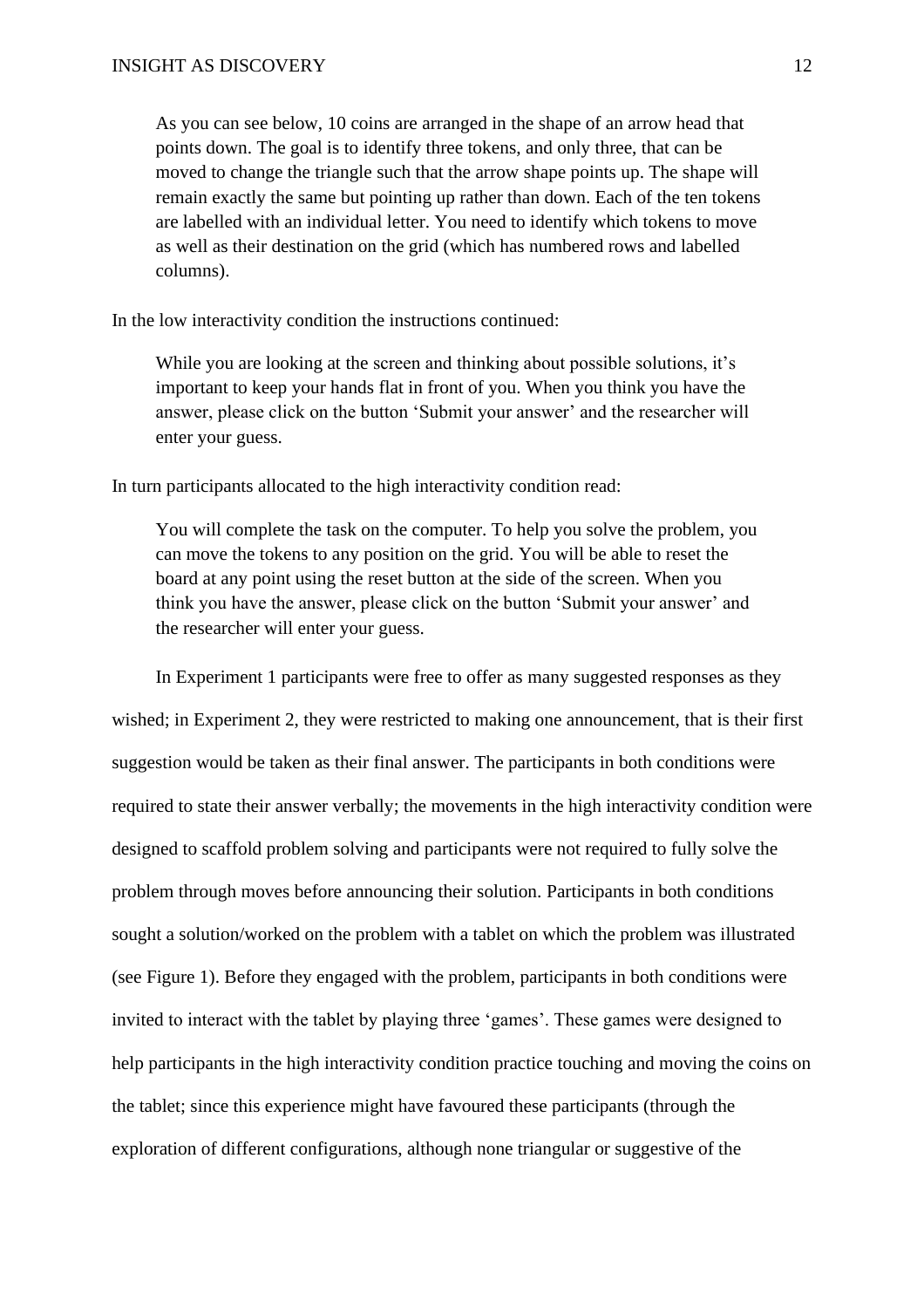solution) participants in the low interactivity condition also played these games before working on the triangle of coins.

In Experiment 2, following an incorrect announcement or at the end of the working session if no announcements had been offered (viz. after ten minutes elapsed), participants in both conditions were given a post task comprehension question. They had to choose, among four possible options, which coin configuration corresponded to the correct solution (the options are illustrated in Figure 2). In turn, if participants in either condition announced a correct answer, they were invited to rate the nature of their experience along four dimensions: happiness "I feel very happy to have solved the problem"), suddenness ("The solution came quite suddenly, as if it jumped directly into my mind"), relief ("When I solved the problem, I experienced a feeling of relief combined with a feeling of happiness after a phase of effort"), and certainty ("I was certain that my solution was correct before making my announcement") on a scale of 1 ("Disagree") to 7 ("Agree").

| (a) |                   | (b)               |                   |                   |
|-----|-------------------|-------------------|-------------------|-------------------|
|     | A B C D E F G H I | A B C D E F G H I | A B C D E F G H I | A B C D E F G H I |
|     |                   |                   |                   |                   |
|     |                   |                   |                   |                   |
|     |                   |                   |                   |                   |
|     |                   | (X)               |                   |                   |
|     |                   | ь                 |                   |                   |
|     | $\epsilon$        |                   |                   |                   |
|     |                   |                   |                   |                   |
|     |                   |                   |                   |                   |
|     |                   |                   |                   |                   |

*Figure 2.* The post task comprehension question in Experiment 2: (c) is the correct answer.

In addition to working on the triangle of coin, participants in both experiments completed the Object-spatial Imagery Questionnaire (OSIQ; Blajenkova, Kozhevnikov, & Motes, 2006) and the Image Control and Recognition Task (ICRT; Irving, Barry, LeBoutillier, & Westley, 2011). The presentation order of these two tasks was counterbalanced in both experiments such that for half of the participants, the test session began with the OSIQ, followed by the triangle of coins, and closed with the ICRT; for the other half the session began with the ICRT, followed by the triangle of coins. and closed with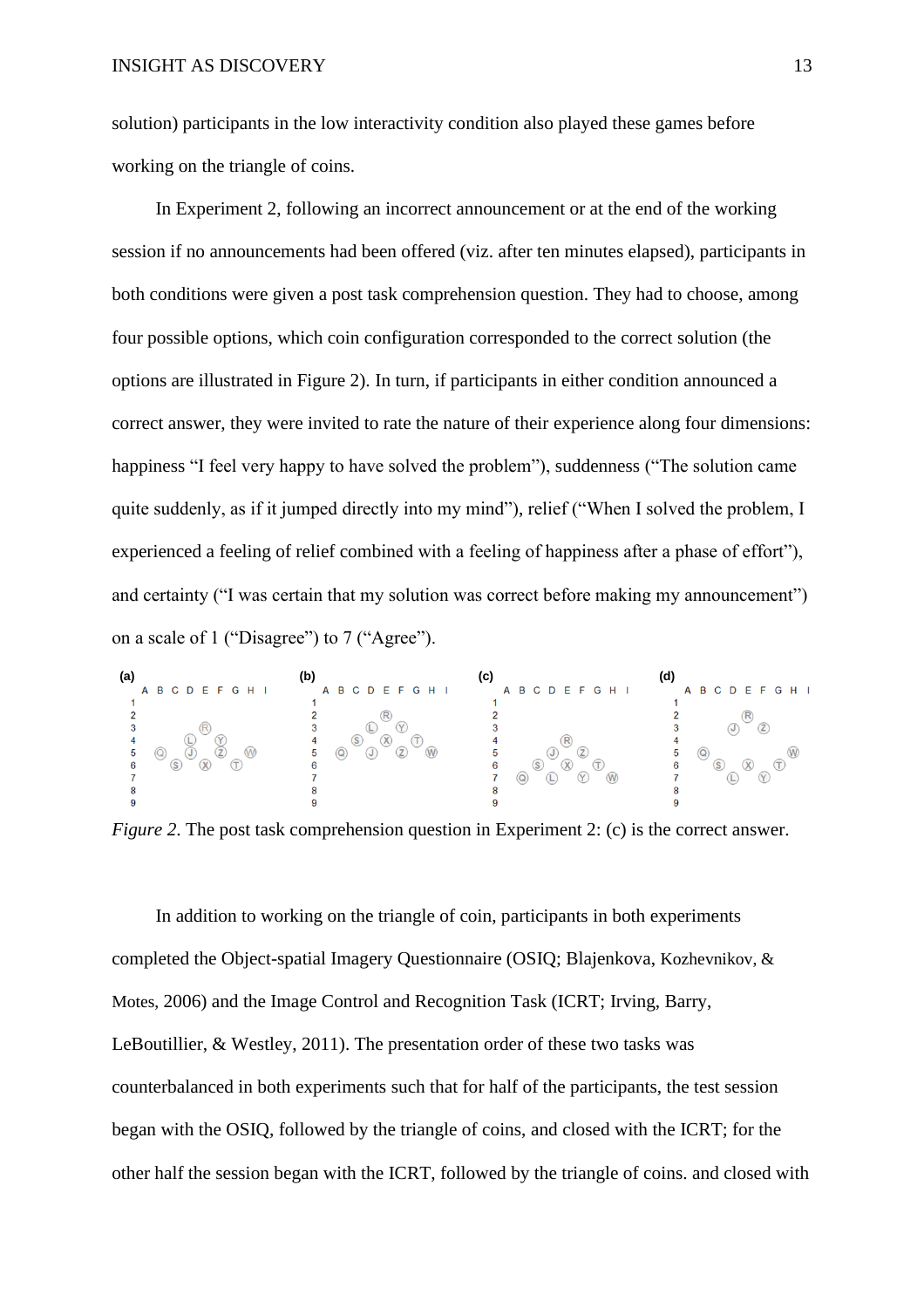the OSIQ. The OSIQ is a 30-item self-report measure of visuo-spatial imagery. Participants rate statements such as "I can close my eyes and easily picture a scene that I have experienced" on a scale from 1 ('strongly disagree') to 5 ('strongly agree'). The scale showed good reliability: Cronbach's alpha of .786 and .780 in Experiments 1 and 2, respectively. The ICRT is a guided synthesis task (see Finke, Ward, & Smith, 1992). Participants listen to instructions that describe a shape. For example, the first practice item ('stickman') invites participants to imagine a shape described as follows: "Imagine a plus sign; add a circle to the bottom of the vertical line so it is touching; add a capital 'V' to the top of the vertical line so it is touching; rotate the entire share 180°". Participants are then asked to name the shape and then draw it. The ICRT is composed of 8 items: the task is scored with 1 mark for each item named and 1 mark for each item drawn, and hence scores can range from 0 to 16. The test showed acceptable reliability: Cronbach's alpha of .771 and .685 in Experiments 1 and 2, respectively.

The total session time was approximately 30 minutes.

#### **Results**

The solution rates at the 5- and 10-minute mark in Experiment 1 are reported in the top half of Table 1: at the 5-min mark, 19 out of 29 (66%) participants in the high interactivity condition had solved the problem, while 12 out of 31 (39%) participants in the low interactivity condition did so,  $\chi^2$  (1, 60) = 4.31, *p* = .038. Of the participants who solved it under five minutes, four announced the correct solution after three or fewer moves in the high interactivity condition, and two participants solved it under 60 seconds in the low interactivity condition. It is important to note that participants' prior knowledge of the problem was not assessed in either experiment; those who solved it with three or fewer moves might in fact have had some knowledge of the problem and of its solution. At the 10 min mark, solution rates were very similar in the two conditions: 21 (or 68%) and 20 (or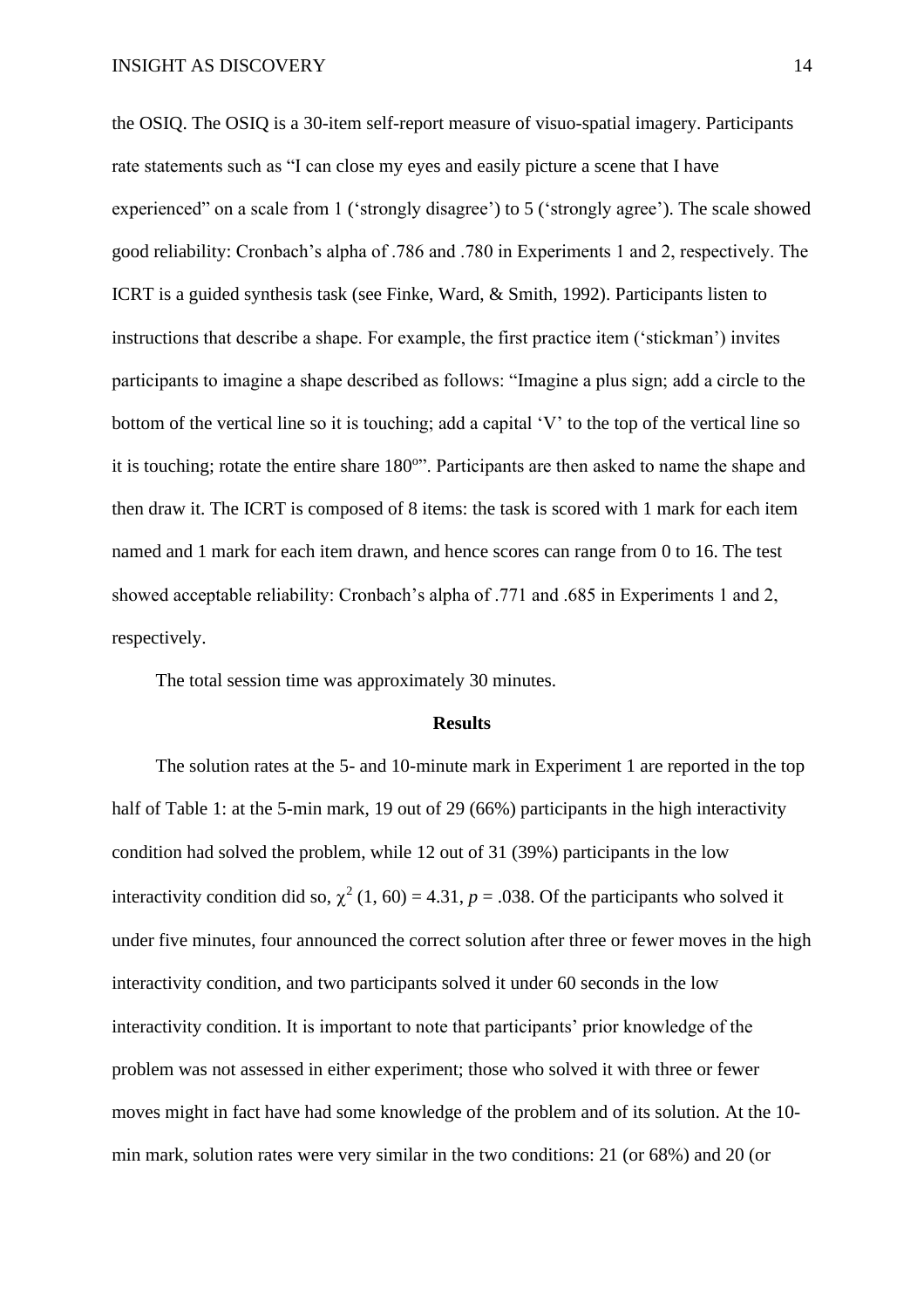65%) solved the problem in the high and low interactivity condition, respectively,  $\chi^2$  (1, 60)  $= 0.43$ ,  $p = .511$ . In Experiment 1, the average solution latency was faster ( $M = 143.0$ s,  $SD =$ 127.6s) in the high interactivity group than in the low interactivity group ( $M = 232.8$ s,  $SD =$ 144.9s),  $t(39) = 2.11$ ,  $p = .041$  (all tests two-tailed). Over all participants (i.e., including solvers and non-solvers), more announcements were made in the low  $(M = 2.15, SD = 1.18)$ than in the high interactivity condition ( $M = 1.19$ ,  $SD = 0.51$ ),  $t(39) = 3.40$ ,  $p = .002$ .

### Table 1

*Solution Rates after 5 and 10 Minutes in the Low and High Interactivity Condition in Experiment 1 and Experiment 2 along with Mean Solution Latencies (and Standard Deviations)*.

|              |                  | <b>Solution Rate</b> |           |          |                  | Solution Latency (s) |          |       |       |         |
|--------------|------------------|----------------------|-----------|----------|------------------|----------------------|----------|-------|-------|---------|
|              |                  |                      | $5 - min$ |          |                  | $10$ -min            |          |       |       |         |
|              |                  | $\boldsymbol{n}$     | $\%$      | $\chi^2$ | $\boldsymbol{n}$ | %                    | $\chi^2$ | M     | SD    |         |
| Experiment 1 | Low              | 12                   | 39%       | $4.31*$  | 20               | 65%                  | 0.43     | 232.8 | 144.9 | $2.11*$ |
|              | High             | 19                   | 66%       |          | 21               | 68%                  |          | 143.0 | 127.6 |         |
| Experiment 2 | Low              | 10                   | 29%       | 3.73     | 16               | 46%                  | $3.99*$  | 217.0 | 170.1 | $-0.77$ |
|              | High             | 17                   | 52%       |          | 23               | 70%                  |          | 255.0 | 136.4 |         |
|              | Note * $p < .05$ |                      |           |          |                  |                      |          |       |       |         |

In Experiment 1, successful participants in the low interactivity condition made more announcements than those in the high condition; feedback from an incorrect announcement is informative, and hence provided some form of interactivity (and participants in the low interactivity condition availed themselves of this opportunity more than those in the high interactivity condition). Experiment 2 eliminated this feature of the procedure of Experiment 1: we predicted that this would widen the performance gap between the two conditions, at both the 5-min and 10-min mark. We also predicted that solution latencies would be faster in the high interactivity condition. The solution rates at the 5- and 10-minute mark in Experiment 2 are reported in the bottom half of Table 1: 10 participants (or 29%) solved the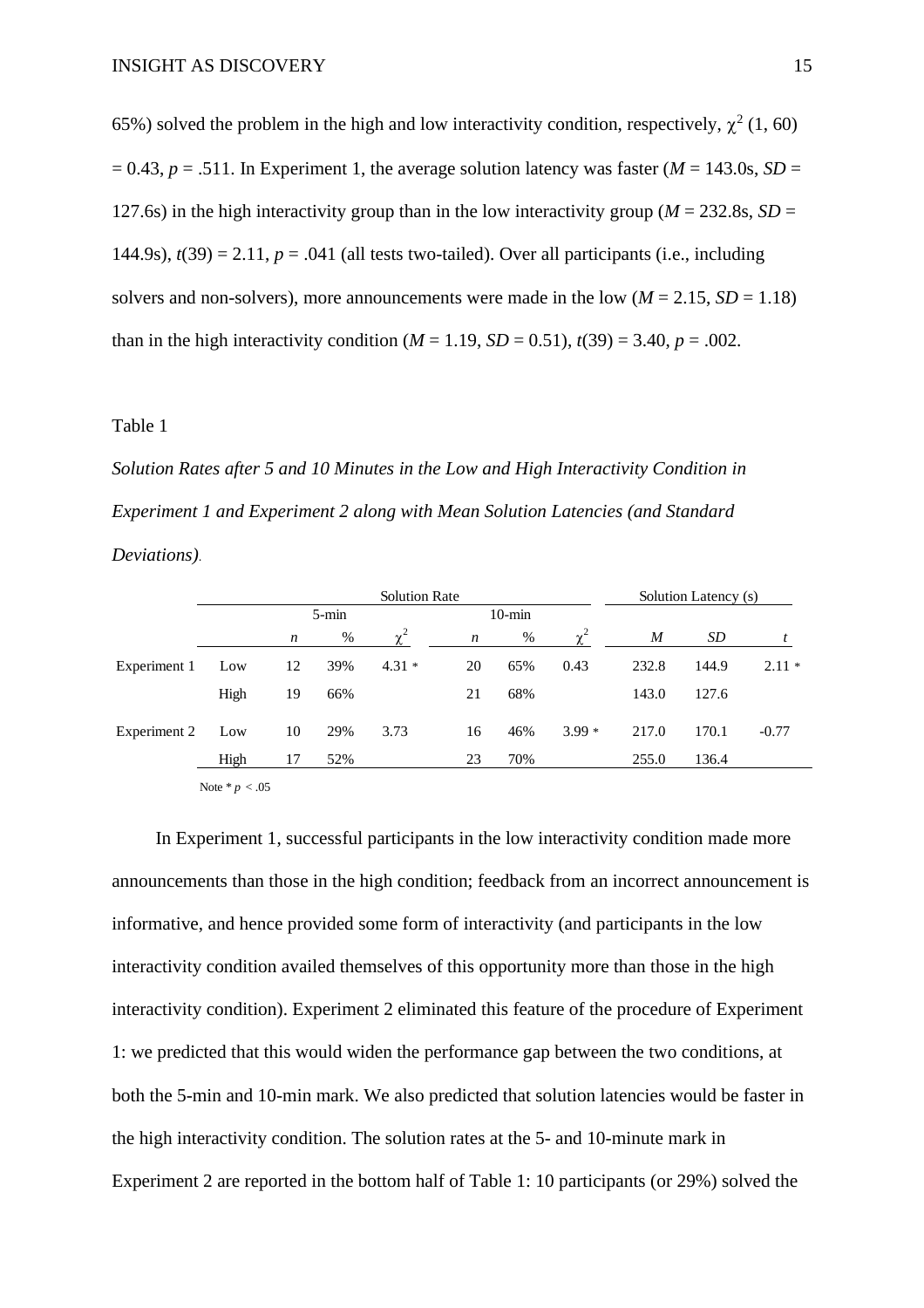problem in the low interactivity condition at the 5-min mark, while 17 (or 52%) did so in the high interactivity condition. While the pattern is consistent with the solution rates observed in Experiment 1, it was not significant,  $\chi^2$  (1, *N* = 68) = 3.73, *p* = .053. Of the participants who solved it under five minutes, three solved it with three or fewer moves in the high interactivity conditions, and three participants solved it under 60 seconds in the low interactivity condition. At the 10-minute mark, there were 16 (46%) solvers in the low interactivity condition, and 23 (or 70%) solvers in the high interactivity condition,,  $\chi^2$  (1, *N* =  $68$ ) = 3.99,  $p = 0.046$ . Thus, our first hypothesis was partially supported. However, our second hypothesis concerning solution latencies was not supported by the data: the mean solution latencies did not differ between the low ( $M = 217.0$ ,  $SD = 170.1$ ) and high interactivity condition ( $M = 255.0$ ,  $SD = 133.1$ ),  $t(37) = -0.77$ ,  $p = .444$ . However, seven participants in the high interactivity condition in Experiment 2 traced out the problem solution with the movable tokens more than once before committing to submitting their answer, a careful manoeuvre considering the one announcement constraint, which may explain the longer latencies to solution in that condition. The mean number of moves for solvers in the high interactivity condition in Experiment 2 was  $24.7$  (*SD* = 21.7) compared to 14.0 (*SD* = 13.2) in Experiment 1,  $t(40) = 1.95$ ,  $p = .059$ .

The number and type of moves made by each participant was coded from the videos. This enabled us to map the dynamic changes to the problem configuration over time; we will provide detailed examples of these changes in a later section. We calculated the proportion of moves involving the corner coins—the solution can only be obtained by moving those coins--in quartile blocks, that is for the first 25% of the moves by a given participant, the second 25% and so on. Figure 3 illustrates how the proportion of moves involving the corner coins gradually increased over time for the successful participants although not for the participants who did not solve the problem; this pattern was observed in both experiments. A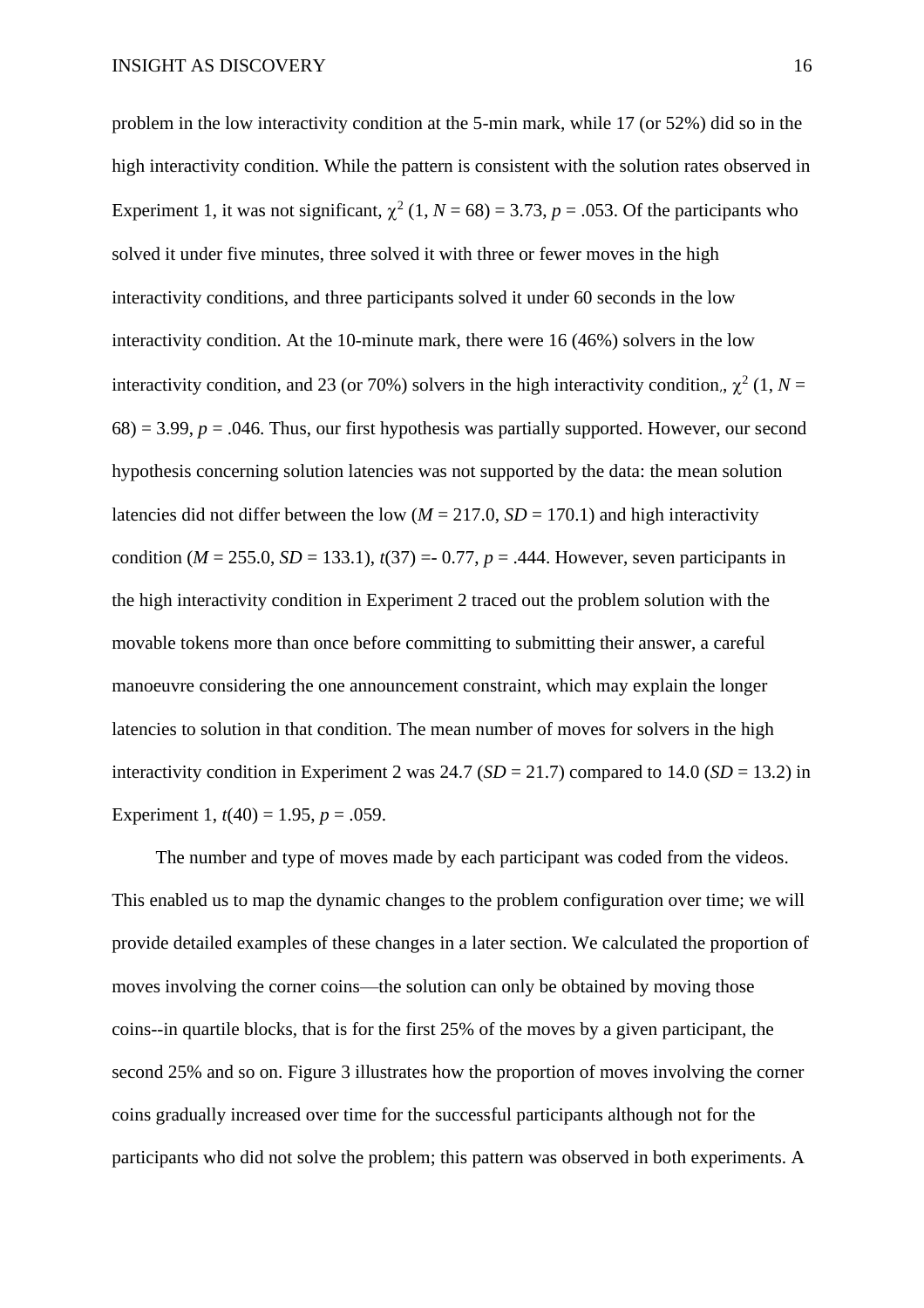2 (success) by 4 (quartile) mixed analysis of variance (ANOVA) revealed that in Experiment 1, the main effect of quartile was significant,  $F(3, 63) = 3.26$ ,  $p = .037$ ,  $\eta_p^2 = .125$ , although not the main effect of success,  $F(1, 21) = 3.79$ ,  $p = .065$ ,  $\eta_p^2 = .153$ ; the interaction was significant,  $F(3, 63) = 4.78$ ,  $p = .005$ ,  $\eta_p^2 = .185$ . In Experiment 2, the main effect of quartile was significant,  $F(3, 75) = 4.59$ ,  $p = .005$ ,  $\eta_p^2 = .155$ , as was the main effect of success,  $F(1, 5) = 4.59$  $25$ ) = 16.97,  $p < .001$ ,  $\eta_p^2$  = .404, and the interaction between quartile and success,  $F(3, 75)$  = 2.759,  $p = .048$ ,  $\eta_p^2 = .099$ .



*Figure 3*. Mean proportion of moves involving the corner coins in each of the four quartiles of moves until a solution is announced for successful and unsuccessful participants. Error bars are standard errors of the mean.

### **Task Comprehension**

The video evidence from Experiment 1 suggested that some participants in the high interactivity condition did not properly understand the goal and/or instructions. (An ancillary benefit of designing first order problem procedures: They can also reveal with some degree of granularity the nature of the unsuccessful participants' confusion.) For example, one participant kept producing shapes, many far from triangular, and making incorrect announcements; this pattern continued for the entire test session. To measure the degree of incomprehension, participants in Experiment 2 who failed to provide a solution to the problem, or who announced an incorrect one, were asked to answer a post-task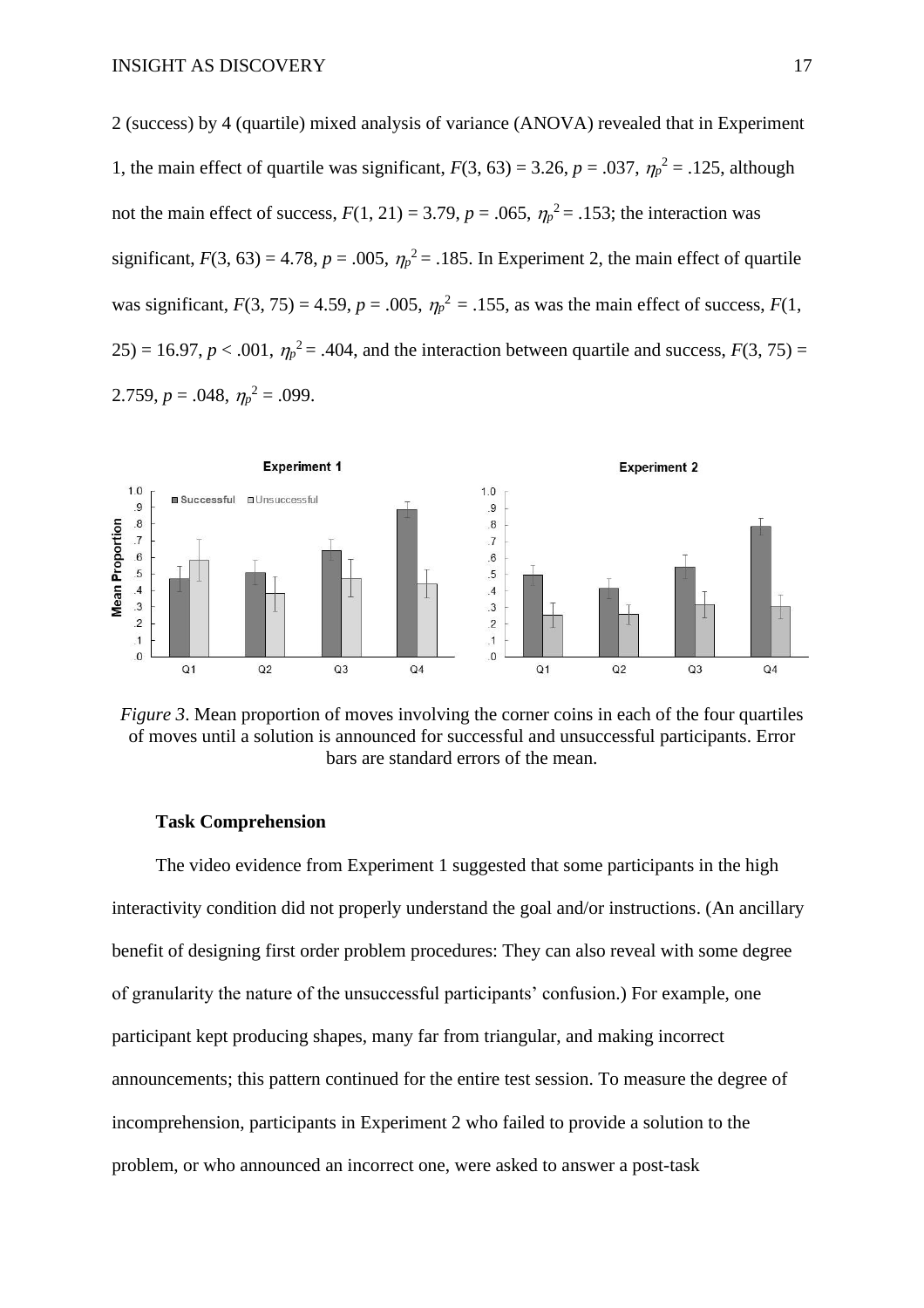comprehension question to determine whether they could recognize the correct answer; participants were presented four coin configurations, and were asked to pick which one provided the solution to the problem. The choice frequencies are shown in Table  $2<sup>3</sup>$ . Among the unsuccessful participants in the low interactivity group, eight (or 44%) chose the configuration that corresponded to the right answer, while those in the high interactivity group, two (or 20%) chose the correct one; however, the choice frequencies did not differ significantly<sup>4</sup> between the two conditions,  $\chi^2$  (3, *N* = 28) = 4.85, *p* = .183.

### Table 2

*Post-task Comprehension Answer Frequencies (and Percentages) among the Unsuccessful Participants in the Low and High Interactivity Group*

|       |        | В      |           |        |  |
|-------|--------|--------|-----------|--------|--|
| Group | %<br>n | %<br>n | $\%$<br>n | %<br>n |  |
| Low   | $0\%$  | 9 50%  | 8 44%     | 6%     |  |
| High  | 2 20%  | 5 50%  | 2 20%     | 10%    |  |

*Note*: C is the correct answer

### **Insight Ratings**

In Experiment 2, participants who announced a correct answer were asked to rate their experience along four dimensions, (i) happy, (ii) sudden, (iii) relief, and (iv) certain. The mean ratings for each dimension in both interactivity conditions are illustrated in Figure 4. The insight experience as measured in terms of these four dimensions did not appear to differ

<sup>&</sup>lt;sup>3</sup> Note: the post-task comprehension was accidentally not recorded for one unsuccessful participant in the low interactivity condition (P56).

<sup>4</sup> Over 60% of the cells have expected count lower than 5 in this analysis. To correct for this, choice preferences were grouped in terms of correct and incorrect ones (viz. A+B+D vs C). The percentage of cells with expected count lower than 5 was reduced to an acceptable  $25\%$ :  $\chi^2$  (1, *N* = 28) = 1.67, *p* = .196. Eliminating the participants who could not solve the problem because they could not recognize the correct answers once presented to them from the overall sample, yields an even number of 25 participants in both conditions. The solution rates at the 5-min mark (Low = 40%, High = 68%,  $\chi^2$  [1, *N* = 50] = 3.95, *p* = .047) and 10-min mark (Low = 64%, High = 92%,  $\chi^2$  [1,  $N = 50$ ] = 5.71,  $p = .017$ ) were significantly greater in the high interactivity condition.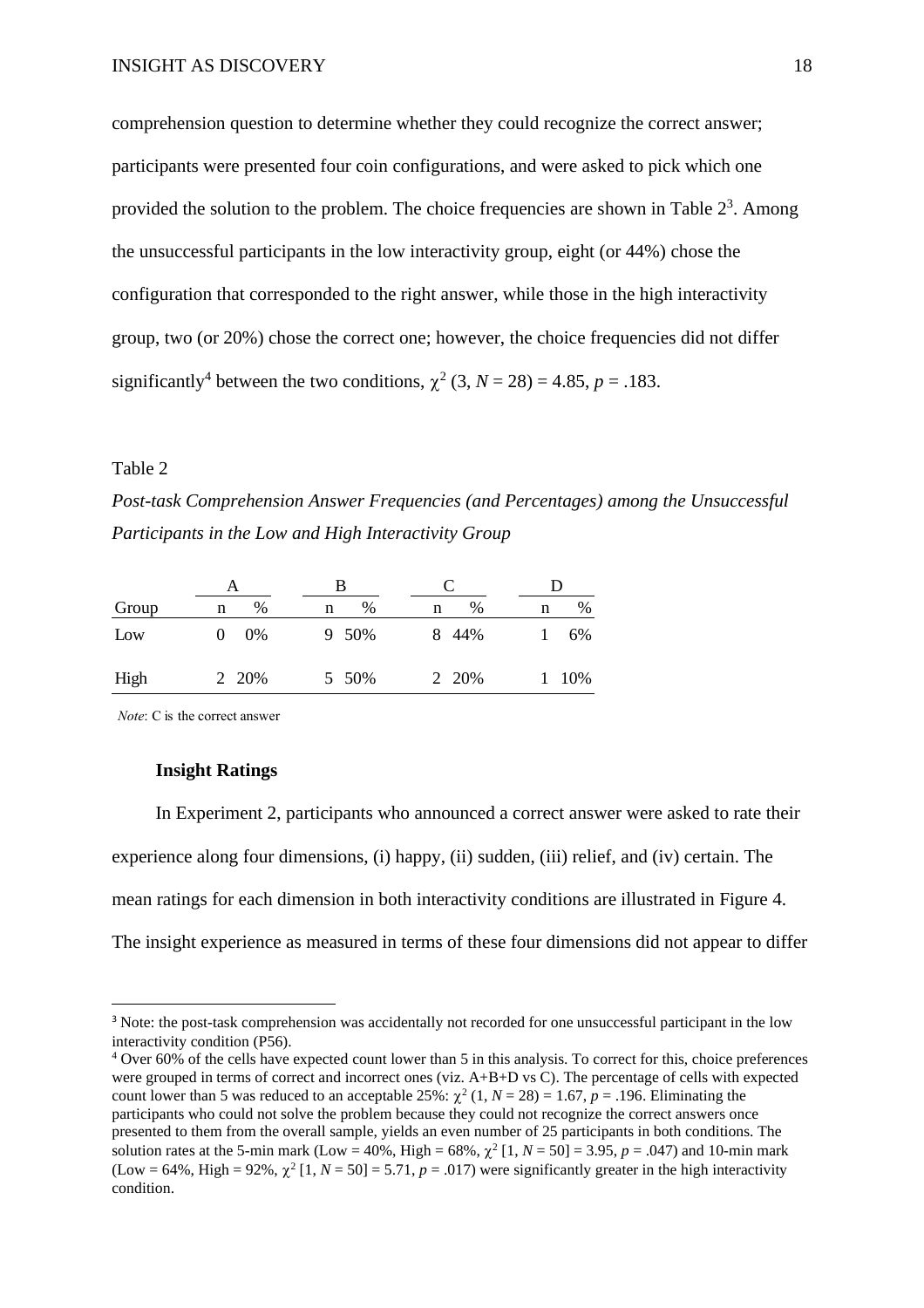as a function of the level of interactivity; however, the suddenness dimension appeared to have been rated the lowest. A 2 (interactivity level) by 4 (insight dimensions) mixed ANOVA confirmed these impressions: the main effect of group was not significant,  $F < 1$ , but the main effect of dimension was,  $F(3, 111) = 8.53$ ,  $p < .001$ ,  $\eta_p^2 = .187$ ; the interaction was not significant, *F* < 1. Post hoc tests (with a Bonferroni correction) confirmed that ratings along the sudden dimension were significantly lower than ratings along all other dimensions (least significant  $p = 0.046$ , sudden vs. relief), while ratings among all other three dimensions did not differ significantly (smallest non-significant  $p = .059$ , happy vs. relief). It is worth noting that our instructions to participants characterised the dimension of relief as including a feeling of happiness which may make the difference between these two dimensions harder to interpret.



*Figure 4.* Mean rating along four experiential dimensions among successful participants in the low and high interactivity condition. Error bars are standard errors of the mean.

### **Individual Differences**

We also profiled participants in terms of their visuo-spatial imagery skills with the Object-spatial Imagery Questionnaire (OSIQ) and the Image Control and Recognition Task (ICRT). The mean score on these scales for successful and unsuccessful participants in the low and high interactivity groups for both experiments are reported in Table 3. As participants were randomly allocated to either the low or high interactivity condition, we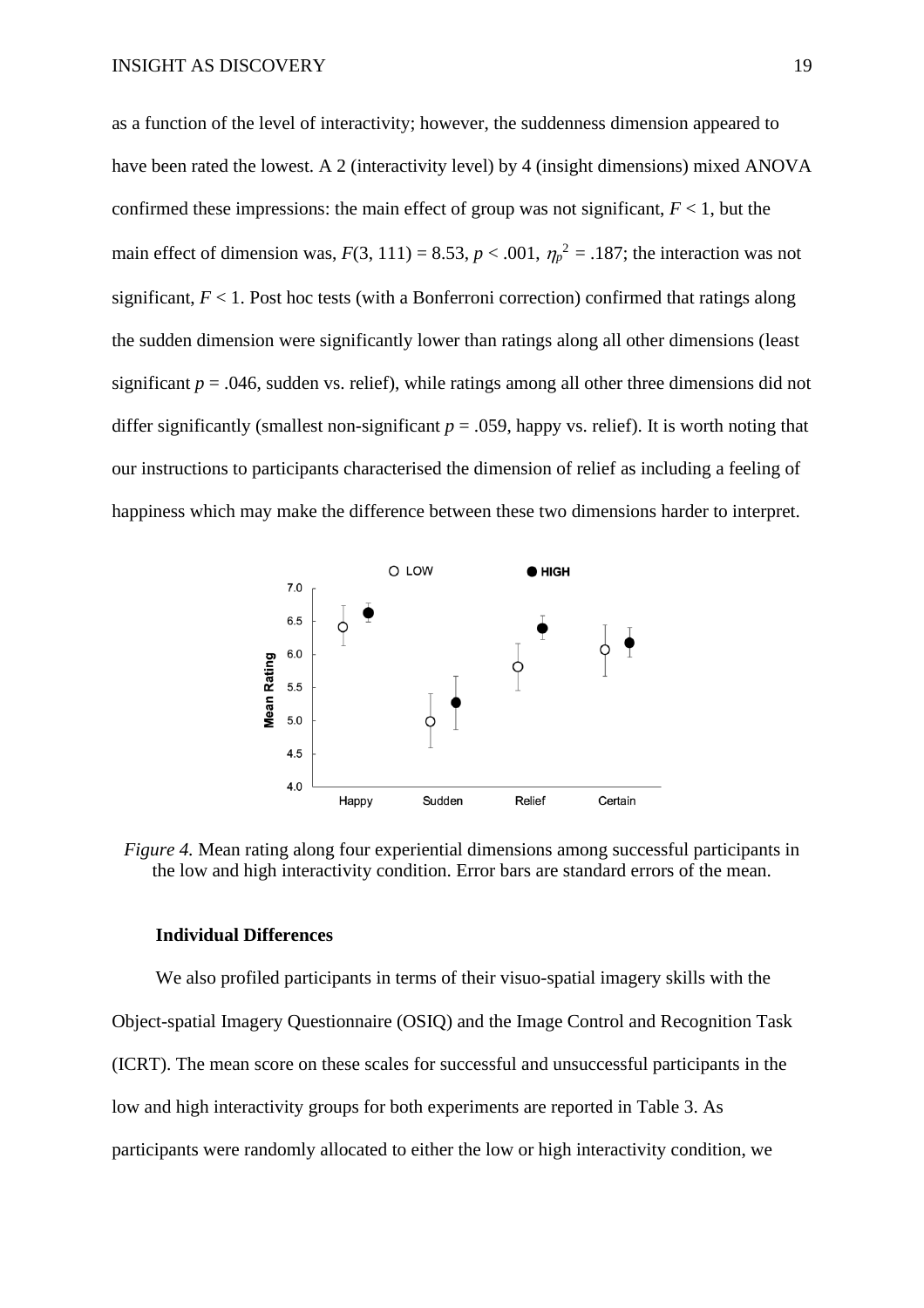expected no difference in OSIQ or ICRT scores between conditions, and indeed none were observed (all *p*s > .295). While successful participants generally scored higher than unsuccessful participants on both scales and in both interactivity conditions, these differences were not statistically significant save for the difference in ICRT scores in the low interactivity condition,  $t(33) = 2.835$ ,  $p = .008$ , and in the high condition,  $t(31) = 2.356$ ,  $p =$ .025, in Experiment 2.

# Table 3

*Mean OSIQ and ICRT Scores in the Low and High Interactivity Group (as a Function of Success and Overall) in Experiments 1 and 2 (along with the Standard Deviation of the Mean).*

|       |              | Experiment 1        |       |                |      |  |
|-------|--------------|---------------------|-------|----------------|------|--|
|       |              | <b>OSIQ</b>         |       | <b>ICRT</b>    |      |  |
| Group |              | $\boldsymbol{M}$    | SD    | $\overline{M}$ | SD   |  |
| Low   |              |                     |       |                |      |  |
|       | Successful   | 91.15               | 11.65 | 6.40           | 2.95 |  |
|       | Unsuccessful | 83.64               | 6.86  | 4.91           | 2.51 |  |
|       | Overall      | 88.48               | 10.73 | 5.87           | 2.85 |  |
| High  |              |                     |       |                |      |  |
|       | Successful   | 90.10               | 13.19 | 5.33           | 2.18 |  |
|       | Unsuccessful | 85.13               | 15.13 | 4.50           | 4.21 |  |
|       | Overall      | 88.72               | 13.66 | 5.10           | 2.82 |  |
|       |              | <b>Experiment 2</b> |       |                |      |  |
| Low   |              |                     |       |                |      |  |
|       | Successful   | 92.25               | 15.75 | 7.75           | 3.15 |  |
|       | Unsuccessful | 90.47               | 13.78 | 4.68           | 3.21 |  |
|       | Overall      | 91.29               | 14.51 | 6.09           | 3.50 |  |
| High  |              |                     |       |                |      |  |
|       | Successful   | 93.87               | 13.55 | 6.57           | 2.63 |  |
|       | Unsuccessful | 92.90               | 17.87 | 3.90           | 3.73 |  |
|       | Overall      | 93.65               | 14.93 | 5.84           | 3.20 |  |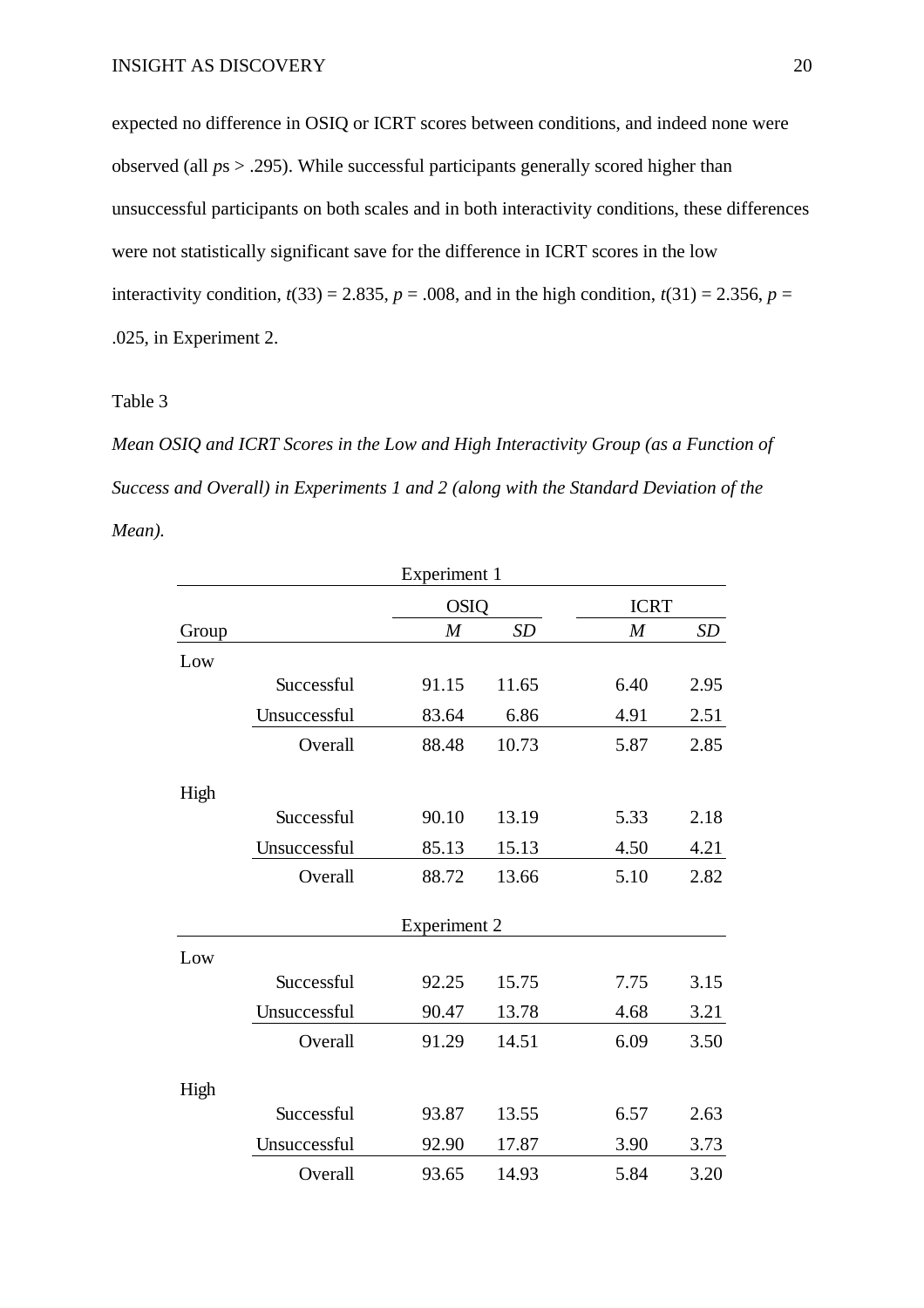### **Qualitative Observations: Material Traces of Thinking**

All participants were video recorded as they engaged with the triangle of coins problem. We then transcribed the high interactivity videos in terms of individual movements, their timing (from which we could also note the latency per move), and the resulting change in the problem configuration. The tokens could be dragged using the touchscreen interface to any cell on the chequerboard. For the purposes of the current study, we were interested in changes in the array, that is the external representation of the problem, rather than embodied actions or motor activity. Although we recognize that such moves would play a role in problem solving, the granularity of analysis required was not necessary to answer our research question. A move was therefore defined as a change in the array. The time of the move was taken when a participant moved a coin to a new position and took their finger off it. In the process, we recovered the material traces of thinking for each participant. These traces map the dynamic physical re-configuration of the problem as participants labour a solution. These material traces also reveal the temporal dimension of thinking, and the multiscaled topography over which the journey to discovery proceeds. This scalar relief is illustrated by the wide variation in move latencies (clearly revealed in the case studies described below). The aggregate analyses reported above (and illustrated in Figure 3) suggest that the discovery of the relevance of the corner coins and their position was gradual, developing from extensive experimentation with different coins and different location on the board. In this section, we increase the granularity of the analysis by looking at the material traces of thinking from individual participants. These material traces unveil several telling features of problem-solving activity namely (i) the incorrect initial strategy or heuristic to solve the problem (and recurring incorrect configurations), (ii) the degree of perseverance and incomprehension of the task goal and constraints, and (iii) the genesis of the solution through the gradual configuration of the coins into the correct pattern.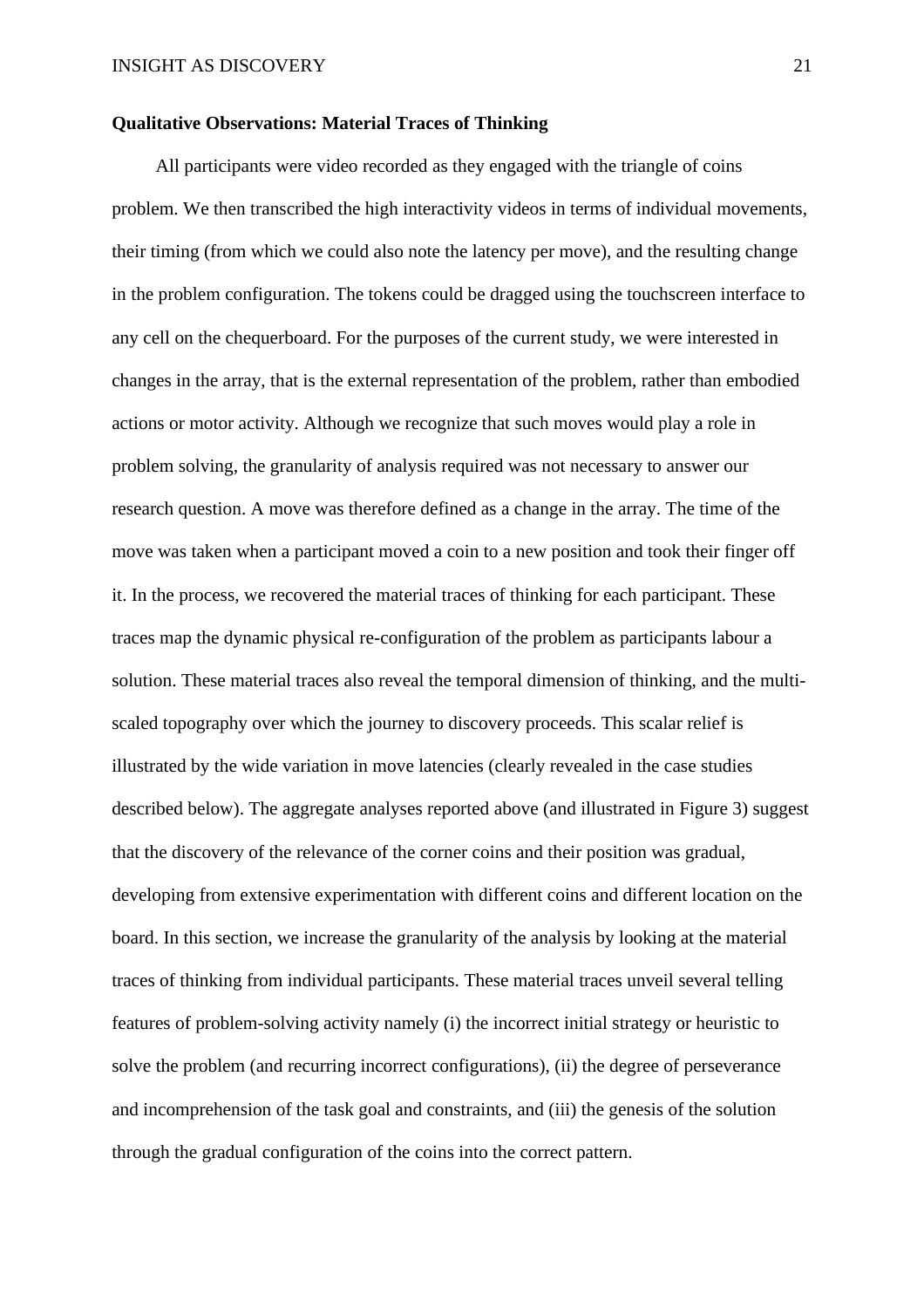

*Figure 5*. Panel A: Initial problem configuration (or start state). Moves to migrate coins 'north' cannot result in a solution: six coins moved up to produce a north-pointing triangle (Panel B, participant 35, Experiment 2, 12<sup>th</sup> move); Panels C (participant 54, Experiment 1,  $44<sup>th</sup>$  move) and D (participant 65, Experiment 1,  $5<sup>th</sup>$  move) illustrate non-productive configurations that respect the three-coin only constraint. Note the corner coins are colour coded here for ease of interpretation; they were not colour coded in this manner for the participants.

### **Initial Strategy: Why the Triangle of Coins Is a Difficult Problem**

First, these traces reveal that the triangle of coins problem is a difficult so-called insight problem because most participants at some point during the task aim to migrate coins north to create a triangular shape that points up. That is, rather than moving coins south (from row 5 in Panel A of Figure 5) to form a new base along row 7, participants leave row 5 untouched and move coins above it to recreate a triangular shape pointing up. No solution can be evinced from this strategy because either too many coins must be moved up to create a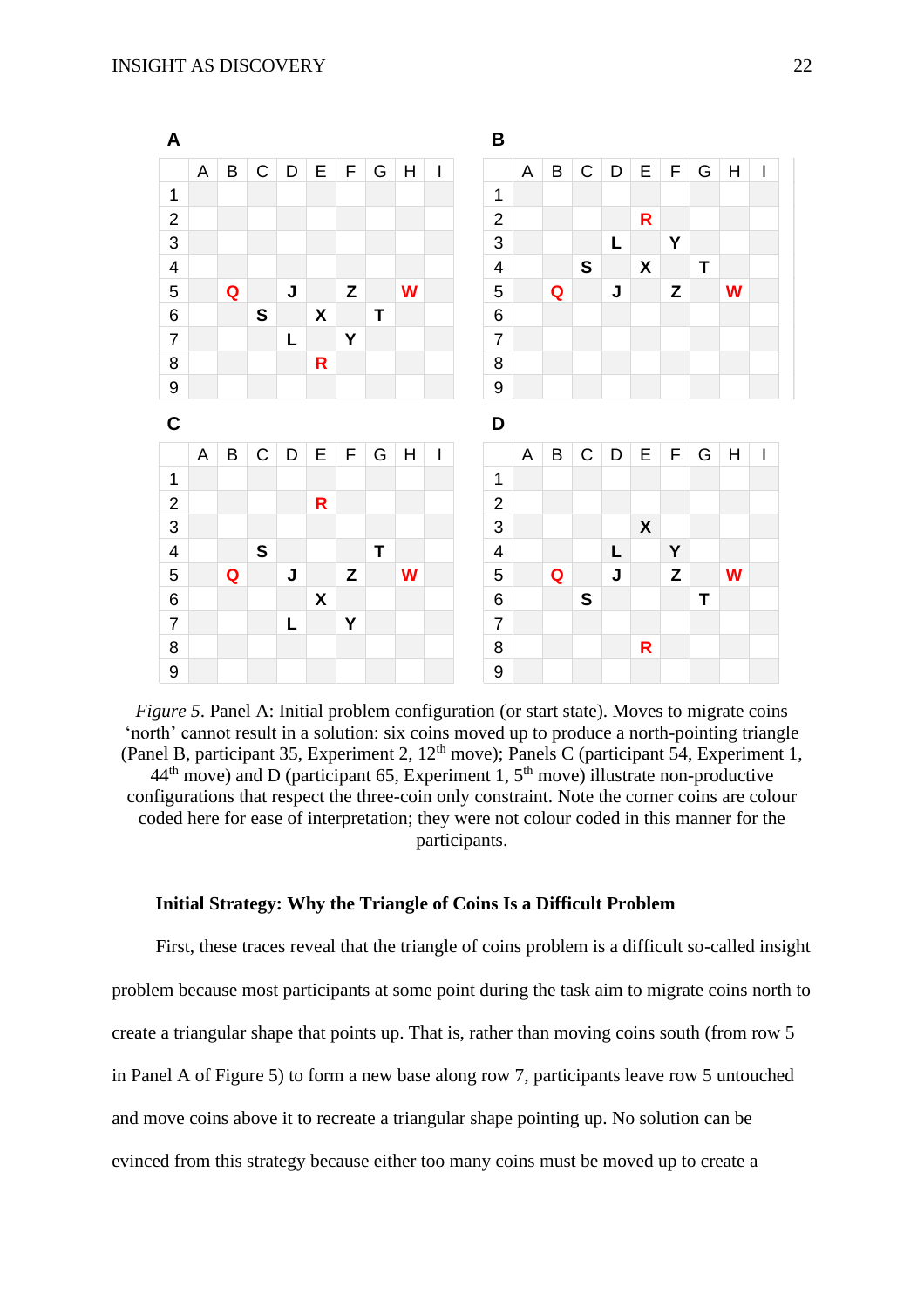pseudo solution (panel B, Figure 5), or if only three coins are moved up, the resulting shape is insufficiently triangular to count as a solution (panels C and D, Figure 5). Thus, solving the triangle of coins problem involves abandoning this strategy<sup>5</sup>.

# **Dead Ends and Incomprehension**

These material traces also help us identify the degree to which participants persevere in exploring unproductive paths to solution as well as participants' understanding of the challenge to solve the problem. For example, participant 57 in Experiment 1, created the pattern illustrated in Figure 6 panel A 13 times, moving to a conceptual cul-de-sac time and again, resetting the board and moving along the same unproductive trajectory (a type of impasse as defined by Fleck & Weisberg, 2013). In turn, changes to the configuration of coins illustrated in panel B (Figure 6, participant 51, Experiment 2) reflect a deep incomprehension of the goal of the task and the constraints to achieve it<sup>6</sup>



*Figure 6.* Panel A: Recurring configuration created by participant 57, Experiment 1 (11<sup>th</sup> of 13 iterations); panel B, configuration created by participant 51, Experiment 2, after 40 moves.

<sup>&</sup>lt;sup>5</sup> The task instructions might have encouraged participants to move coins up since the triangle is introduced as an arrow - that is, it is converted from a geometric shape into an iconic sign. The goal is to make the arrow point up. Thus, the signification of the arrow must change: the point must go from below to above. There is a semiotic logic in moving coins in the same direction as the new direction of the arrow: The coins migrate north because the arrow must point north. Different task instructions might reduce the likelihood of these initial moves. We thank Paul March for this point.

<sup>&</sup>lt;sup>6</sup> A more systemic explanation could also be offered: if the application was programmed to respect the rules imposed by the problem and would not allow participants to continue moving the coins after they moved three, such deep incomprehension would likely not manifest.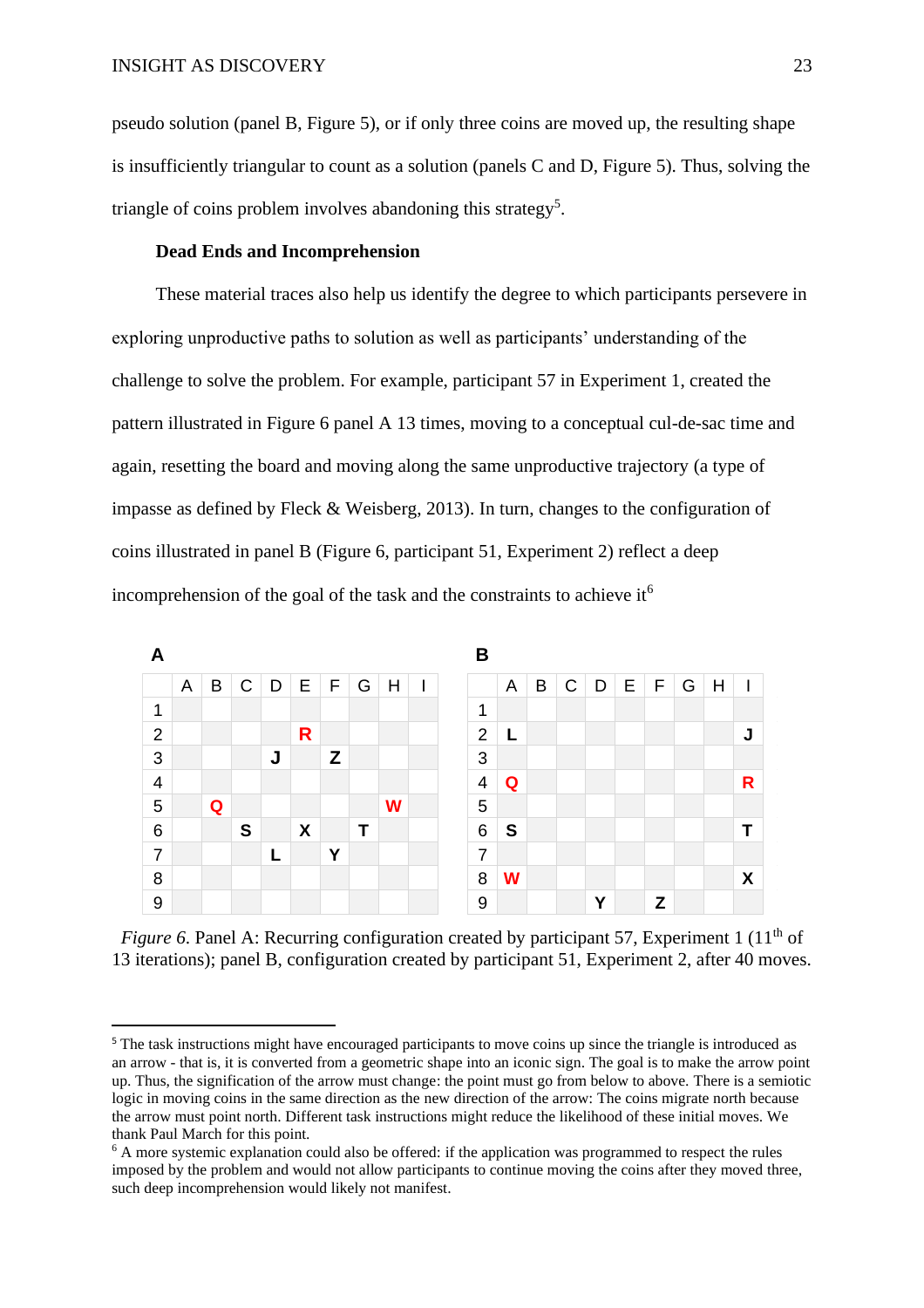### **Genesis of Solution: Gradual Development of the Correct Configuration**

We developed an index termed the migration ratio to measure participants' progress in shifting the shape of the triangle to arrive at the correct configuration. The migration ratio is the ratio of coins on row 7 over all coins above on the grid: in the start state the ratio of coins in row 7 over all coins above is 2/7 or .29 (see Start panel in Figure 7). The goal state involves widening the base of the new triangle on row 7, thus migrating down the two corner vertices (coins Q and W) on that row, resulting in a migration ratio of 4/6 or .67 (see Goal panel in Figure 7). Calculating the migration ratio after each move mapped participants' efforts to create a configuration that would more productively evince a solution. In contrast to the corner move analysis reported earlier, the migration ratio more fully captures the distribution of the coins and their arrangement on the grid, while the quartile corner move analysis only focuses on the movement of three coins without capturing their location on the board as such.











A low migration ratio index indicates that a participant attempts to migrate coins up, while a higher migration ratio is indicative of a strategy where coins are moved down to widen the base of the triangle. This is imperfect since, as pointed out by a reviewer, many clearly incorrect configurations can push up the ratio. Yet, however blunt a measure, it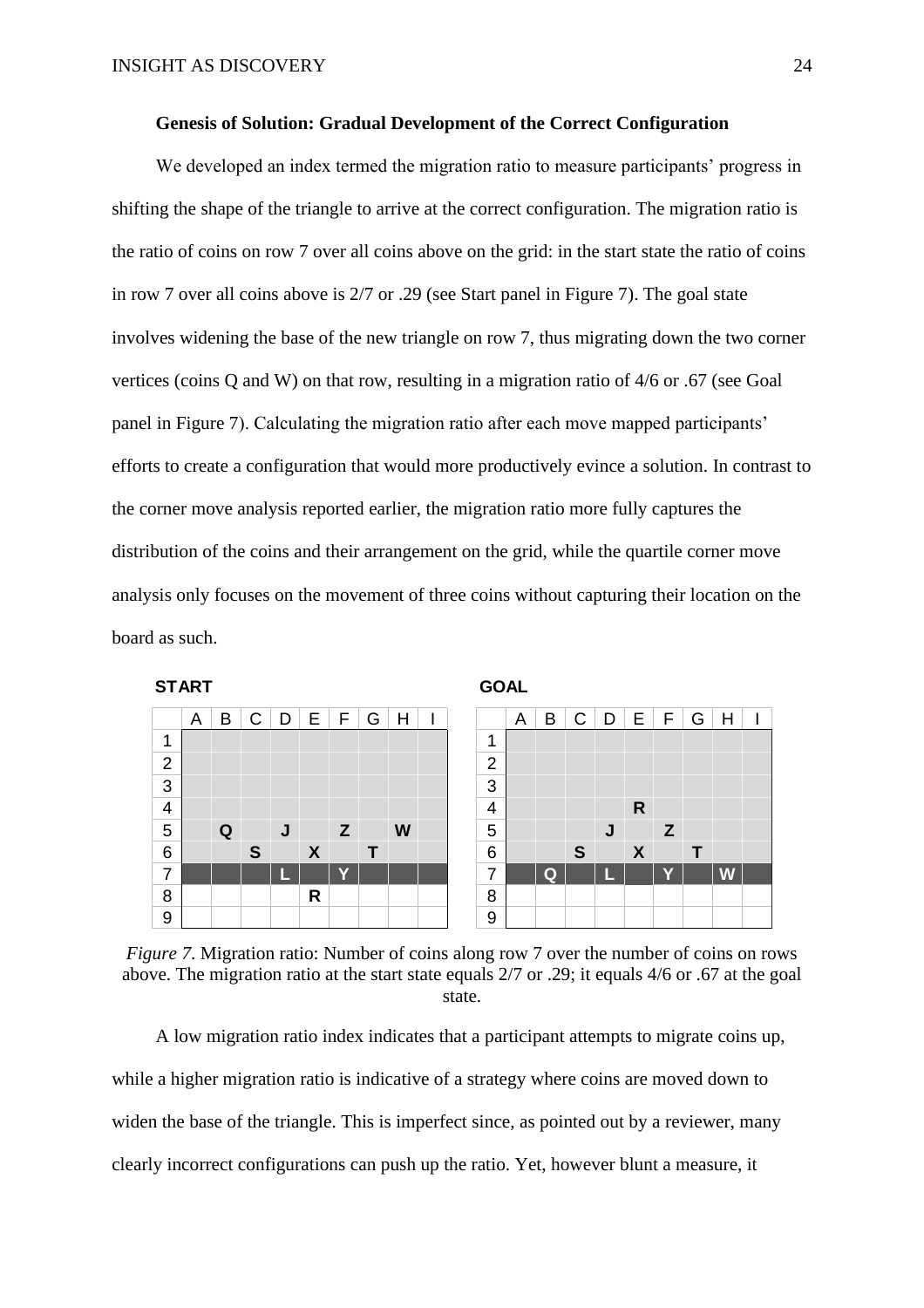captures a crucial change in strategy, namely that coins should be moved down rather than up. Thus, the ratio measures an important migratory change in movements, which signals that the problem is modified in a manner that is more likely to result in a solution.



*Figure 8*. The configurations created by participant 14, Experiment 1, before announcing the correct solution.

Figure 8 illustrates the 14 moves to solution from participant 14 in Experiment 1, while Figure 9 (panel A) captures the participant's trajectory to solution as a function of changes to the migration ratio (along the primary y axis) and latency per move (along the secondary y axis). The migration ratio oscillates considerably as do the move latencies for the first 8 moves. The solution latencies vary much less as the board is reset (move 11): They stabilize just before dropping sharply with the final move which coincides with coin W moved to the base of the new triangle in the 14th frame. The final move latency suggests that at that point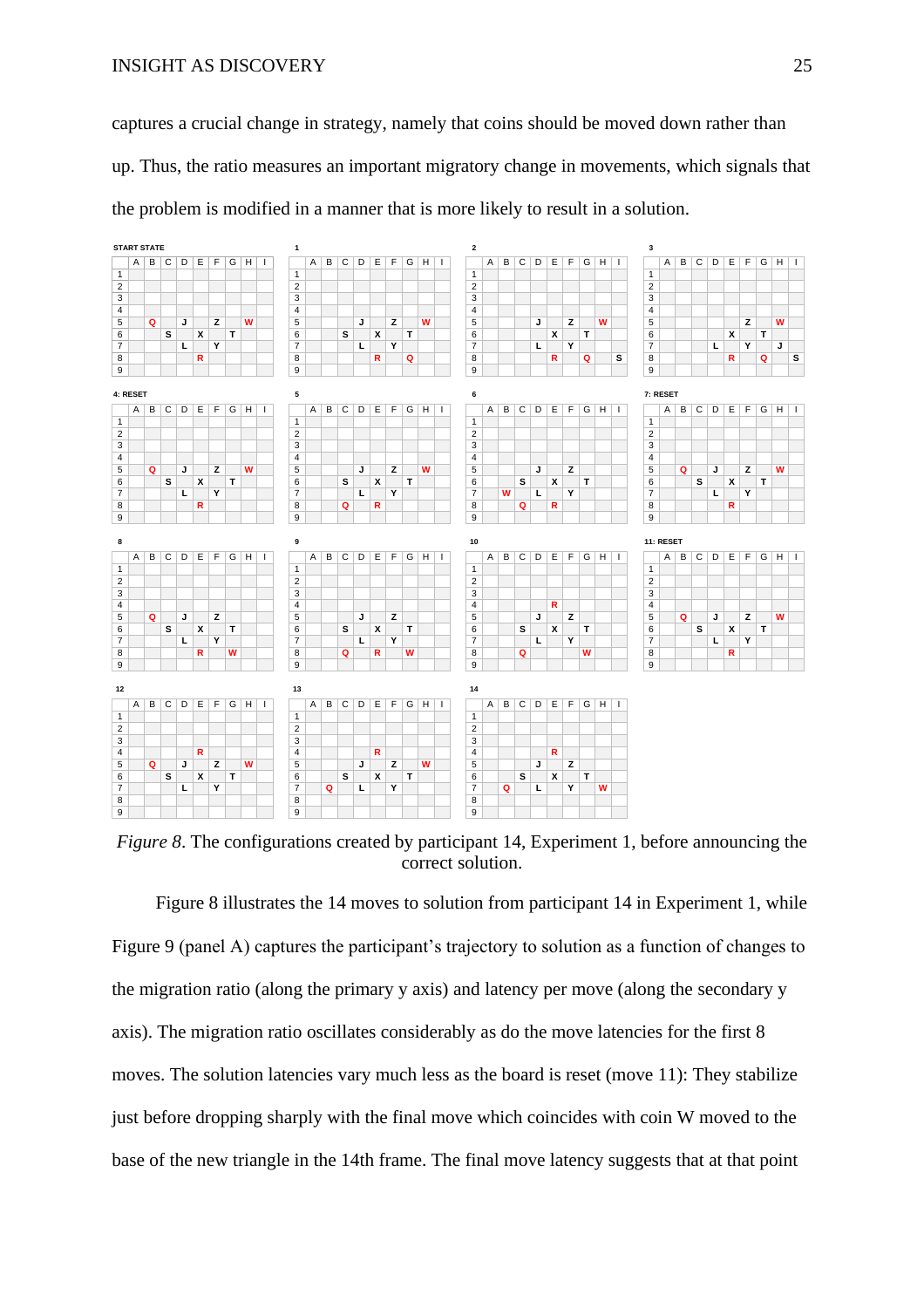in time, the participant could clearly anticipate the answer; however, we would argue that she did not before that point. If the participant had a clear mental representation of the answer by the time she reset the board in the 11th frame, we would have seen a steep decline in move latency (in fact the participant might have simply opted to submit an answer at this point, but she did not; note that no successful participants in the high interactivity condition of both experiments submitted an answer before physically configuring  $it^7$ ). However, the move latency went up slightly in the  $12<sup>th</sup>$  frame, to then decline slightly in the  $13<sup>th</sup>$  frame before the final move that took one second. The reciprocal mapping between the participant's mental anticipation of the solution and the physical model of the solution aligned gradually. The physical reification of the solution and the participant's mental representation of it are aligned with the last move but not before: in other words, the solution is enacted, distilled through action, rather than implemented.

The gradual alignment of a participant's appreciation of the solution with a physical model of the solution is illustrated in Figure 10 (participant 33, Experiment 2; the dynamic changes in the migration ratio and latency per move for this participant is illustrated in Figure 9, panel B). These 16 frames correspond to the 16 moves that lead to creation of the right solution (the participant will go on to reset the board and recreate the solution a second time, a phenomenon observed with seven participants in Experiment 2, but not once in Experiment 1, presumably as a response to the one-announcement constraint). More productive configurations are created from the reset following the  $45<sup>th</sup>$  move: corner coins from row 5 are migrated down, initially along row 8. Coin R is moved up in the  $49<sup>th</sup>$  frame. There ensued a series of small changes to this configuration, along with two resets (frames 52 and 57), that eventuated in the solution. Thus, the right configuration was gradually tweaked: once the

<sup>7</sup> With an interesting exception: participant 39 in Experiment 2 simulated moving the corner coins Q and W down to project a new base simultaneously with two hands, then submitted the answer without actually physically constructing the solution on the interface.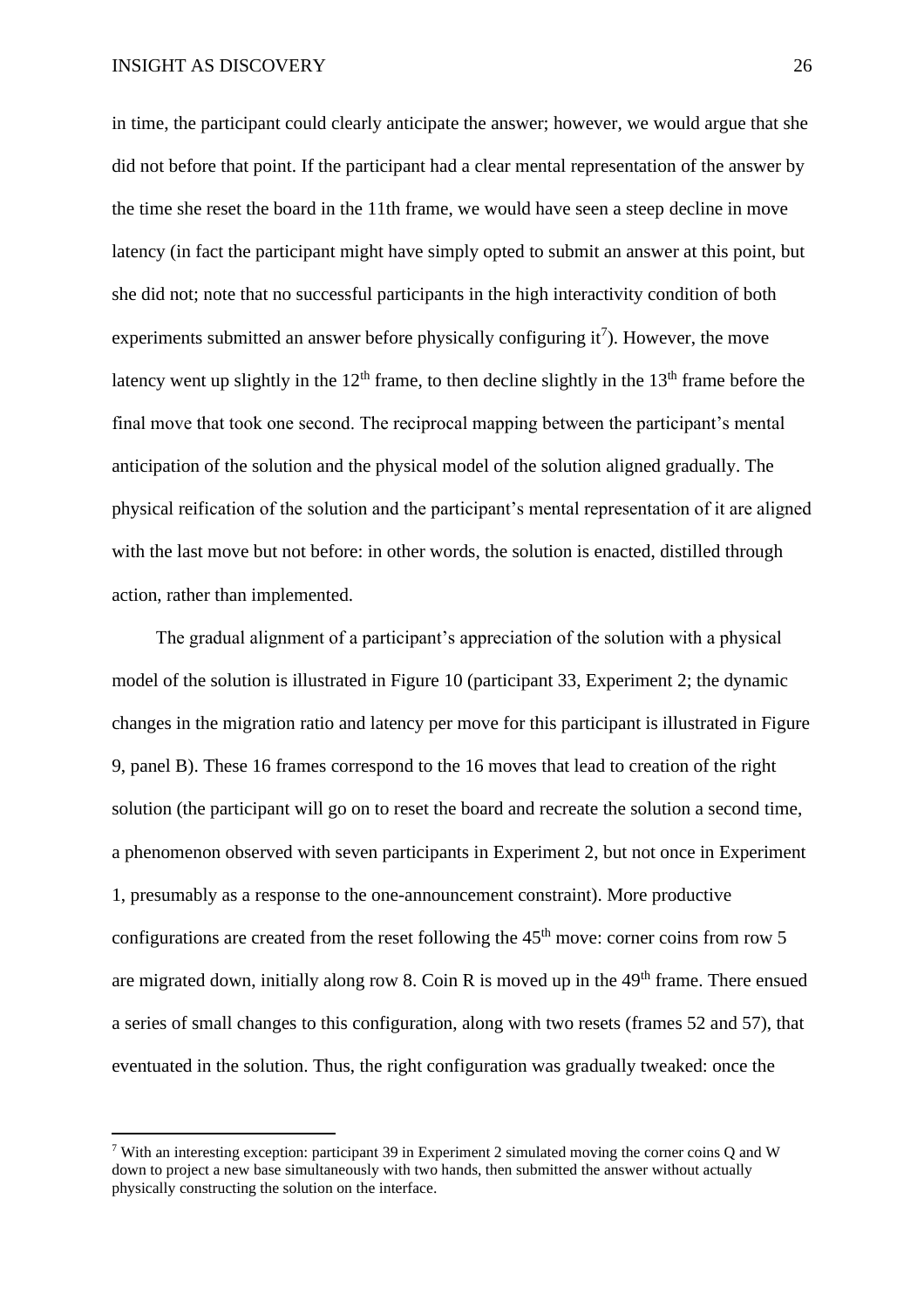

*Figure 9*. Changes in the migration ratio (along the primary y axis) and latency per move (along the secondary y axis) for participant 14, Experiment 1 (panel A); participant 33, Experiment 2 (panel B), and participant 7, Experiment 1 (panel C). The horizontal line along the upper portion of the graph indicates the target migration ratio that corresponds to the correct configuration of the coins; the shaded vertical section in panel C marks the participant's incorrect announcement.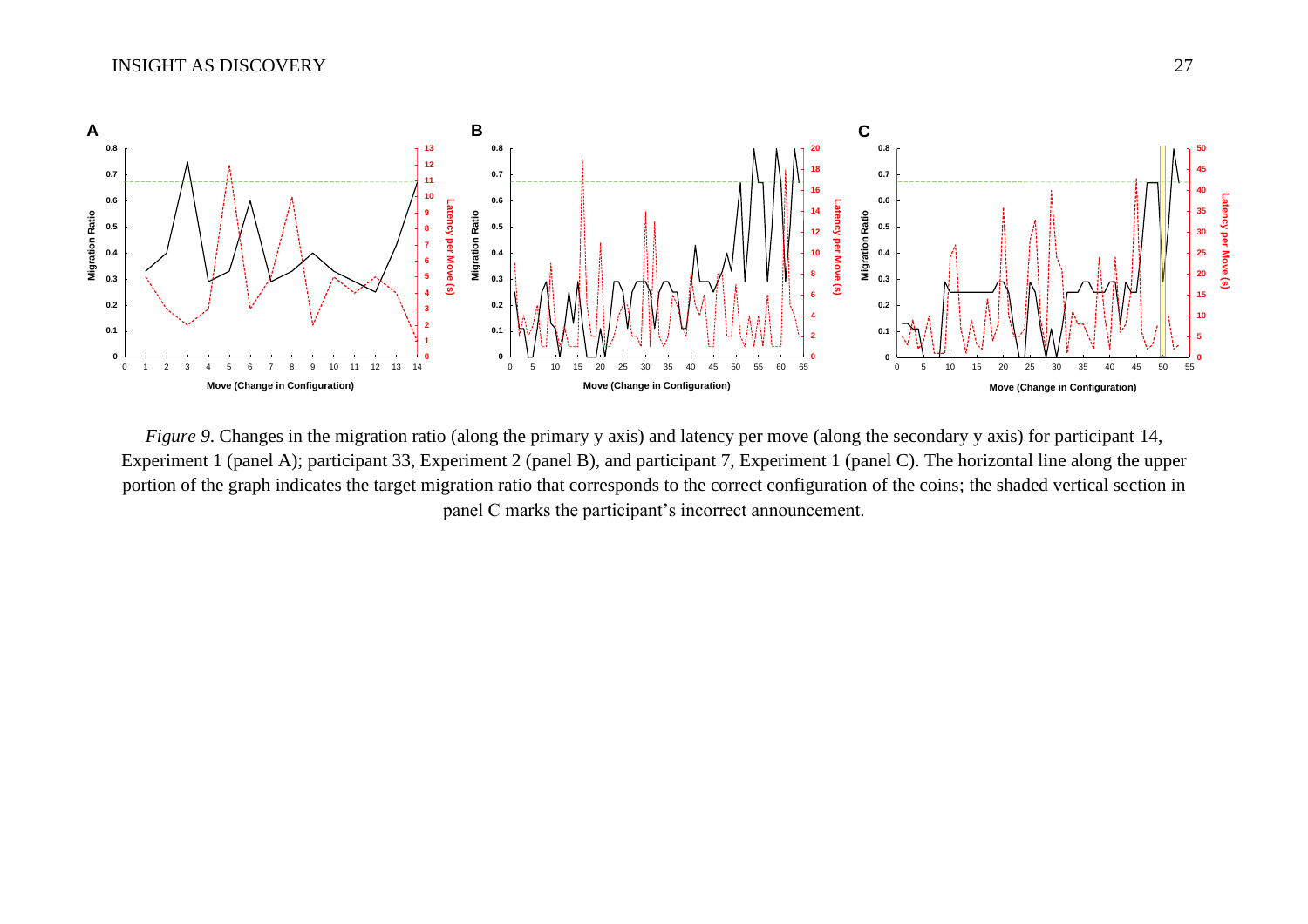#### INSIGHT AS DISCOVERY 28



*Figure 10.* Participant 33 (Experiment 2): gradual change to the problem configuration resulting in the problem solution in 16 frames.

corner coins from row 5 were moved down to widen the base of a new triangle, the participant invested in this more promising configuration (after toiling for 40 frames moving coins up rather than down) and carefully explored different positions of the vertices to create a triangle pointing up: The solution was enacted slowly rather than reflecting a sudden insight. The participant did not announce the solution at the 60<sup>th</sup> frame; rather she reset the board and re-created the solution a second time, and then announced the correct answer.

Finally, the progression of the migration ratio to the correct configuration for participant 7 (Experiment 1) is illustrated in panel C in Figure 9. The participant labours through unproductive configuration for most of the session, as reflected in migration ratio values that vary between 0 and .3. The latency per move data for this participant show that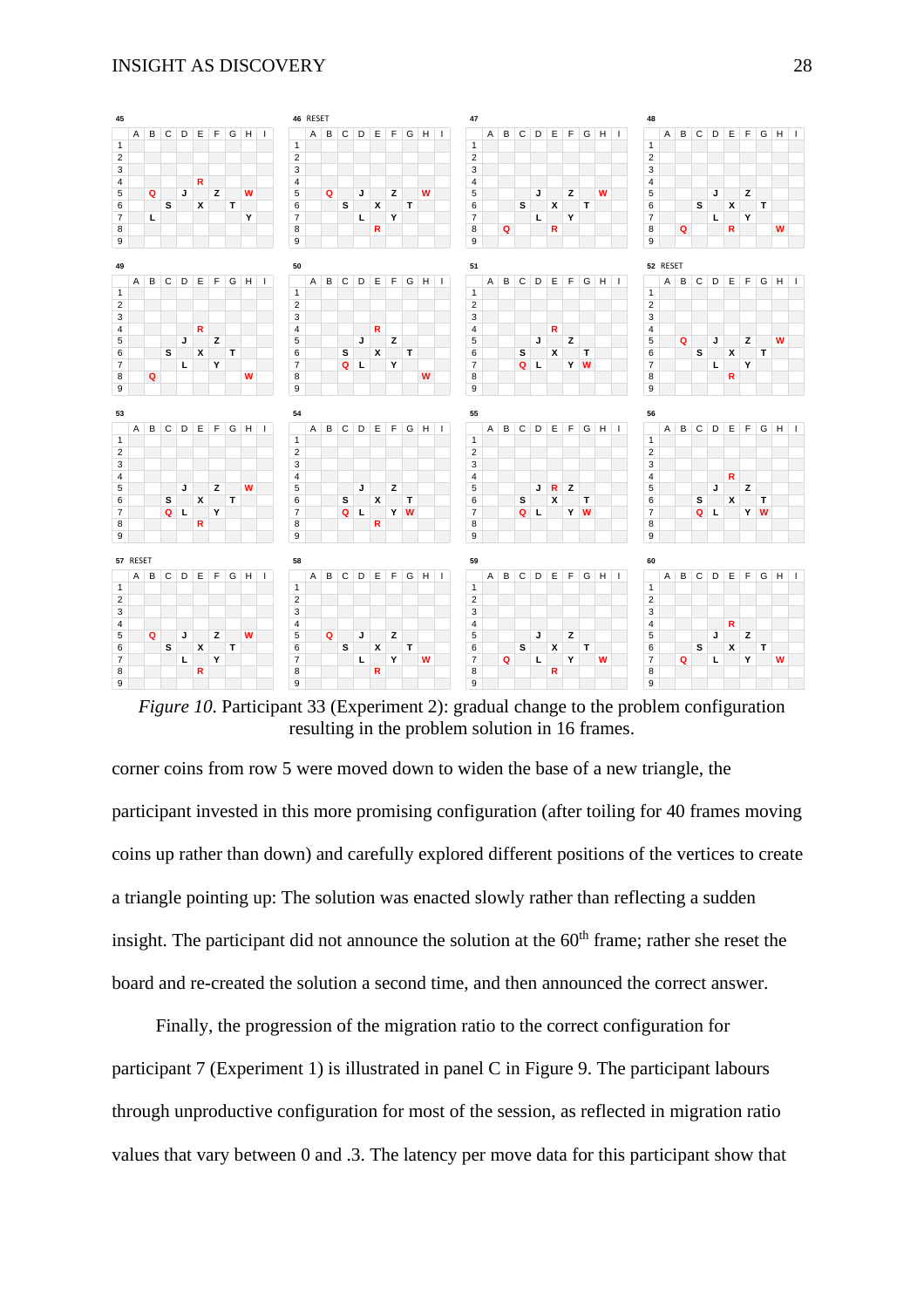changes to the problem configuration were particularly slow between resets on move 25 and move 35, a work period marked by a particularly unproductive series of changes to the problem configuration (see top half of Figure 11, illustrating moves 26-28). Move latencies drop considerably after move 35 and a new peak in latency coincides with move 45: move 46 involves migrating the right corner vertex down to row 7, followed by moving the left corner vertex down (move 47; see bottom half of Figure 11). This is a much more informative configuration; indeed, P7 solved the problem with her next few moves, although not before making an incorrect announcement based on the configuration illustrated in the 48<sup>th</sup> frame (an incorrect solution involving the movement of 4 coins).



*Figure 11*. Participant 7 (Experiment 1): Unproductive configuration in moves 26-28 coinciding with relatively slow latency per move (top half); moves 46-48 (bottom half) illustrate a more productive configuration enacted with relatively faster moves.

## **Metcalfe's Rotational Insight**

Metcalfe (1986) originally suggested that the triangle of coins could be solved in a rotational manner eliciting a 'rotational insight' (see Figure 12). However, Chronicle, MacGregor and Ormerod (2004) suggested that the problem can also be solved by moving the top coins down to form a new base ('transformation across the median', p.23).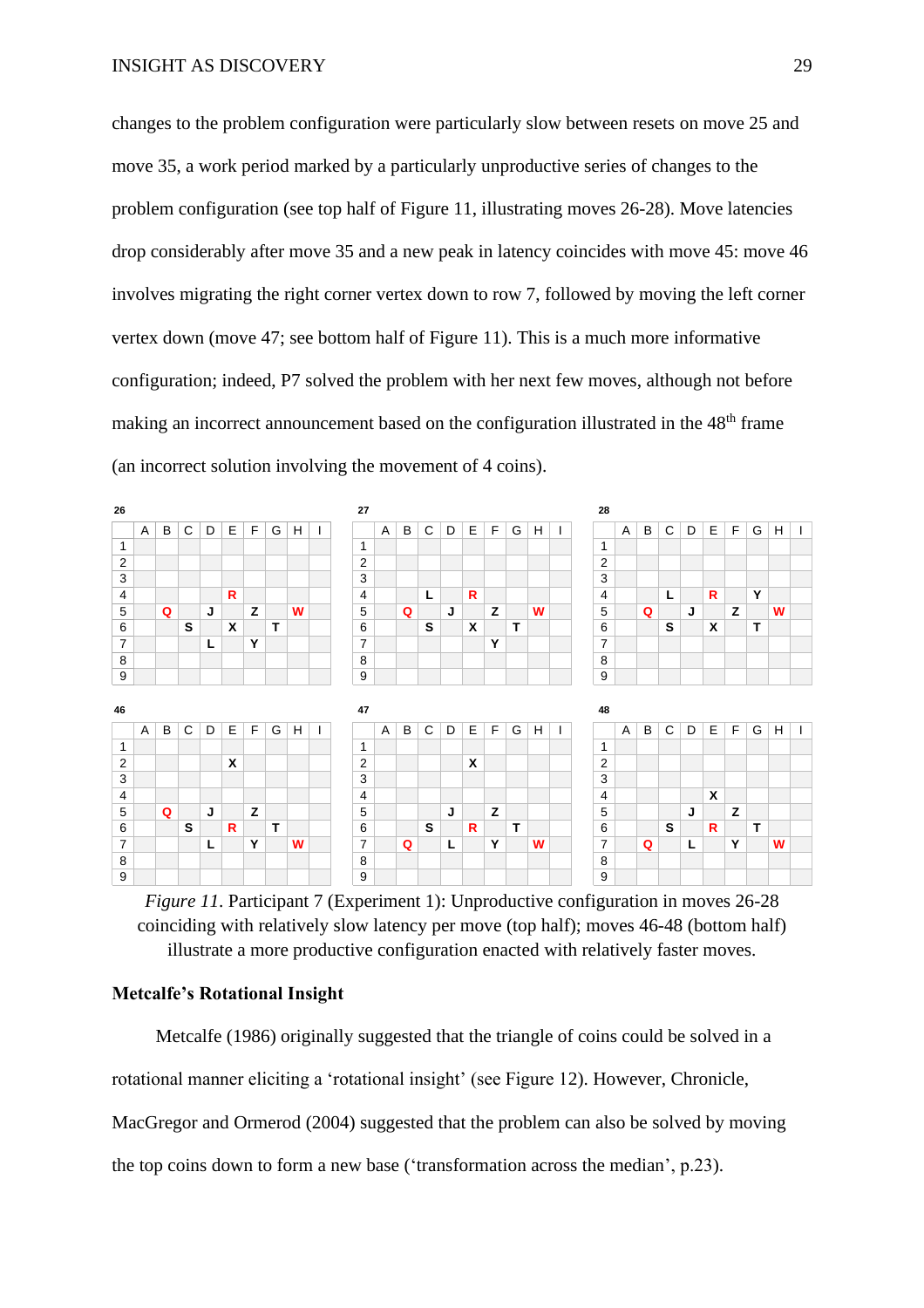

*Figure 12*. The rotational solution as suggested by Metcalfe (1986).

Chronicle et al. (2004) used physical coins to structure the problem-solving attempts and also filmed and coded the participants' solution attempts. When they charted the solution attempts, they suggested that the transformation across a median was the more common move (8 of 34 exhibited a rotational pattern whereas 19 used this median transformation pattern; Chronicle et al., p. 19). We observed similar patterns here: In 17 out of 20 correct solution in Experiment 1 and 16 out of 21 in Experiment 2 involved using this transformation. Chronicle et al. suggested that the median transformation solution represents the result of a hill climbing heuristic and should lead to lower levels of insight. This hypothesis is not supported by our data: the overall subjective rating of insight for both strategies was broadly similar. The average reported insight (on the basis of the sum of the ratings on the four dimensions) for the rotational strategy was 24.17 (*SD* = 2.97) and for the median transformation was  $24.29$  (*SD* = 12.47),  $t(21)$  = -.008,  $p = .934$ . Indeed, the move by move coding of the data would suggest that characterising one of these two types of solution as more reflective of a sudden restructuring would not reflect our data. Take participant 15 (Experiment 2): the final moves demonstrate how the rotation solution unfolds itself through an externalisation of different moves rather than as a sudden internal restructuring as theorised by both Metcalfe and Chronicle (see Figure 13). This suggests that solution types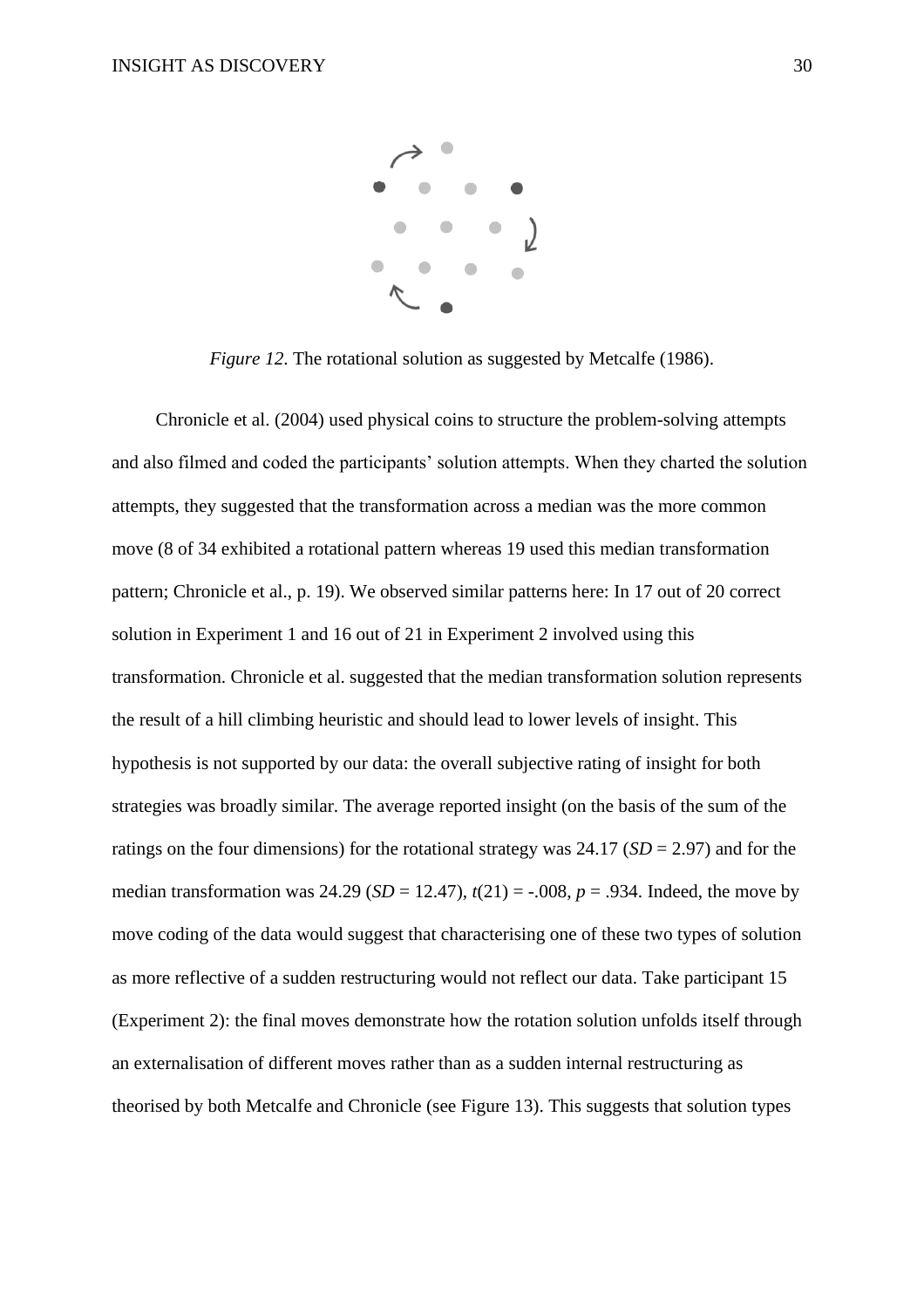### INSIGHT AS DISCOVERY 31

which have been previously characterised as demonstrating purer forms of insight (e.g. rotational vs median transformation) are also distilled by action.



*Figure 13*. The final four moves for Participant 15, Experiment 2.

This incremental movement to solution reflects similar findings in other studies which have moved beyond simple aggregated solution rates. Bilalić, Graf, Vaci and Danek (2019) tracked eye movements across solutions of matchstick arithmetic problems and their data suggest a monotonic, gradual temporal dynamics for the majority of participants (although it is important to note that sudden discontinuities in looking patterns were also found for a quarter of the participants). Our finely grained analysis lends support to the data reported in Bilalić et al. as well as confirms the aggregate analyses reported above: the appreciation of the importance of the corner coins arises gradually over time.

### **Discussion**

The triangle of coins is a hard problem in the absence of the cognitive scaffolding offered by an interactive task environment. This is especially true if participants are prevented from offering multiple incorrect announcements as they are working on the problem. Participants' solution rate in a high interactivity task environment was constant at the 70% mark in both experiments, although the one-announcement constraint in Experiment 2 encouraged some participants in that condition to physically create the solution more than once (and contributed to the longer solution latencies in that experiment). Fleck and Weisberg (2013) also gave participants artefacts to construct physical models of the solution with the triangle of coins problem and reported a similar solution rate over a 10-min period (viz. 69%; see also Vallée-Tourangeau, 2017). Interactivity is neither necessary to solve this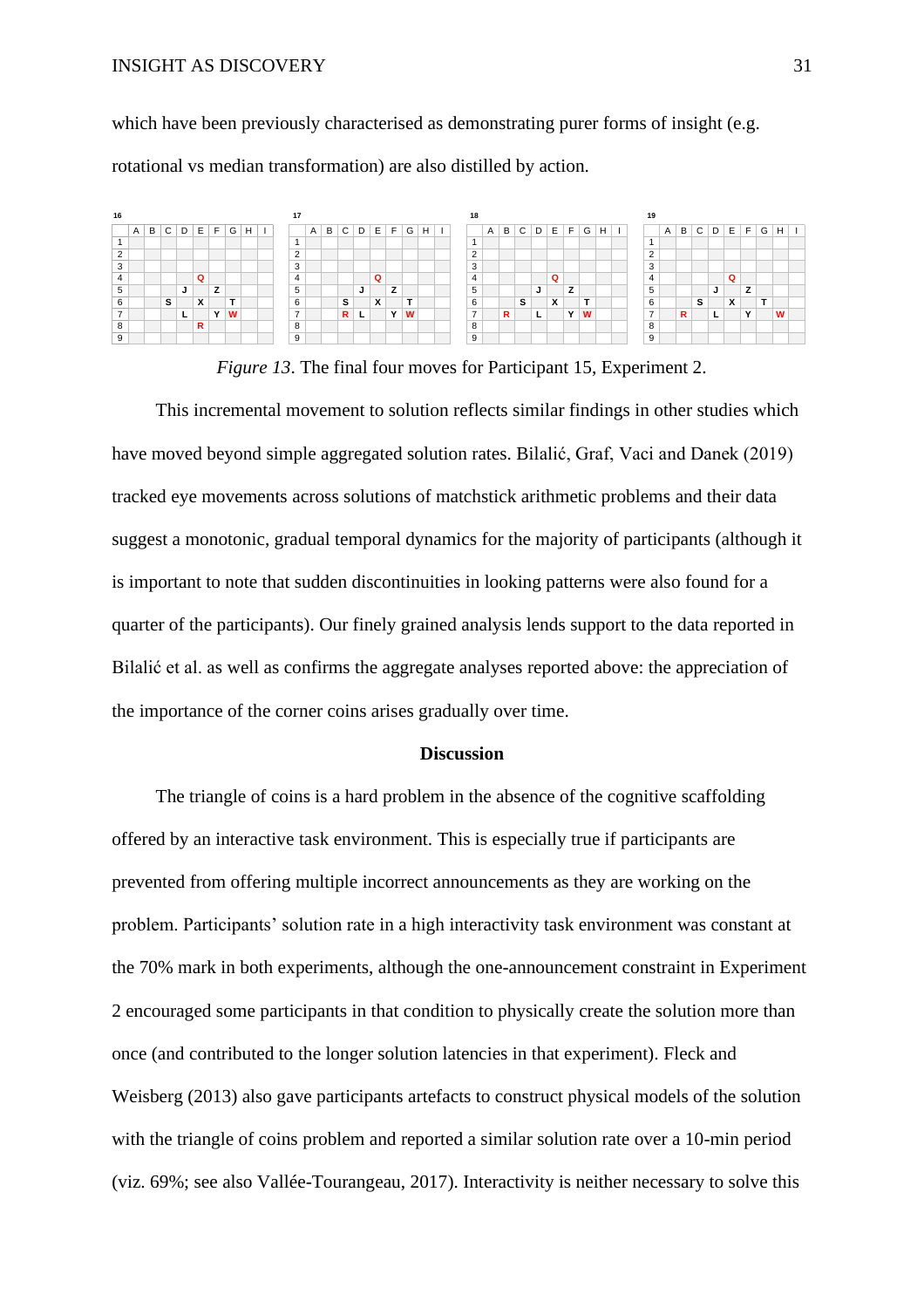problem nor a panacea, however: nearly half of the participants in the low interactivity condition managed to solve the problem without multiple announcements and nearly a third failed to announce a correct solution in the high interactivity condition. Furthermore, the recurring creation of unproductive patterns (as illustrated in Figure 6, panel A) reflected a deep conceptual impasse that might have been exacerbated through the habitual movements that physically reinstated it. The post-task comprehension question in Experiment 2 revealed that 80% of the unsuccessful participants in the high interactivity condition could not recognize the correct solution—compared to 56% among unsuccessful low interactivity participants—which might reflect some interference caused by the engrained non-solution configurations that were so often recreated.

The dominant hypothesis in research into interactive problem solving is that interactivity confers a consistent benefit. It is tempting to think that extending the cognitive system must necessarily strengthen it. This is often the case where the system acts as a simple offload but it is not a necessary quality of the extended mind (Wilson, 2014) and indeed as the research programme into materially and socially extended cognition matures, it is becoming clear that there is not a straightforward additive relationship which can be easily parsed through experimental study (see Vallée-Tourangeau & Vallée-Tourangeau, 2020b). For example, work on mental arithmetic suggests that interactivity offers a benefit for complex additions but not for simpler ones (Vallée-Tourangeau, 2013) suggesting that the cognitive costs of interactivity could outweigh their benefits. The quality of coupling between mind and world is important: Gilbert (2015) found that not all participants made use of offloading to support memory although it was beneficial to do so.

Moreover, beyond the difficulty of mapping idiosyncratic open systems that evolve in more fluid and complex task ecologies, insight tasks cannot be solved through simple step by step moves. In this instance, whereas interactivity broadly confers a boost to tasks requiring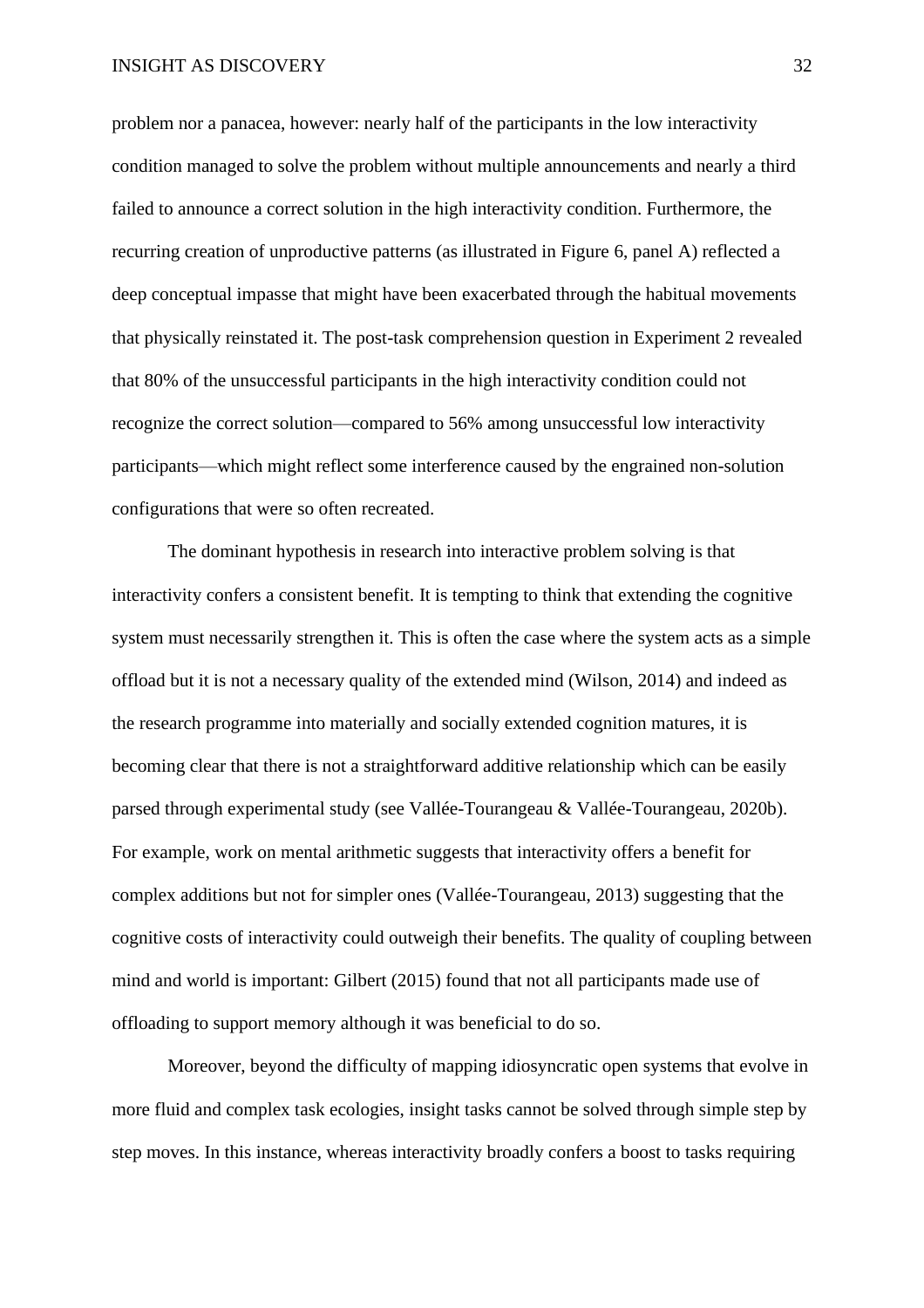working memory by reifying thoughts and expanding the mental workspace, a task with multiple unhelpful pathways may actually be made more difficult through interactivity: The reification of unhelpful solution attempts may make it harder to disregard these and lead to a reduction in performance (see Ross and Vallée-Tourangeau, 2020 where participants in a word production task created words by moving physical letter tiles, sometimes found it harder to generate new words when a word was in front of them rather than mentally conjured; the mental fixation presumably less tangible and then also easier to disregard).

### **Impasse, Heuristics and Restructuring**

Fleck and Weisberg (2013) employed verbal protocols to identify several components of problem-solving including rates impasse, the types of heuristics employed and the restructuring of a mental representation. The latter may be endogenously generated through the reasoner's top-down analysis of the problem (termed "conceptually driven restructuring") or exogenously suggested through unintentional changes to the external configuration of the problem (see p. 453; termed "data driven restructuring"). The obvious benefit of verbal protocols is the potential window they offer on the thinking that accompanies problemsolving efforts. In the experiments reported here, we simply do not know what heuristics, moments of impasse or restructuring might have characterized participants' mental effort in the low interactivity condition. Instrumentalizing a problem-solving task as we have done here provides data that enable the physical mapping of the trajectory to solution (or impasse). The coding in the high interactivity condition of the changes in the external configuration of the problem along with their timing provided concrete illustrations of the dynamic changes in the physical presentation of the problem. The qualitative coding revealed instances of impasse, as reflected by unproductive configurations (see Figure 6) and long latencies (see panel C, Figure 9), although no complete behavioural cessation. One of the interesting features of high interactivity is that the task environment affords movement, and it is through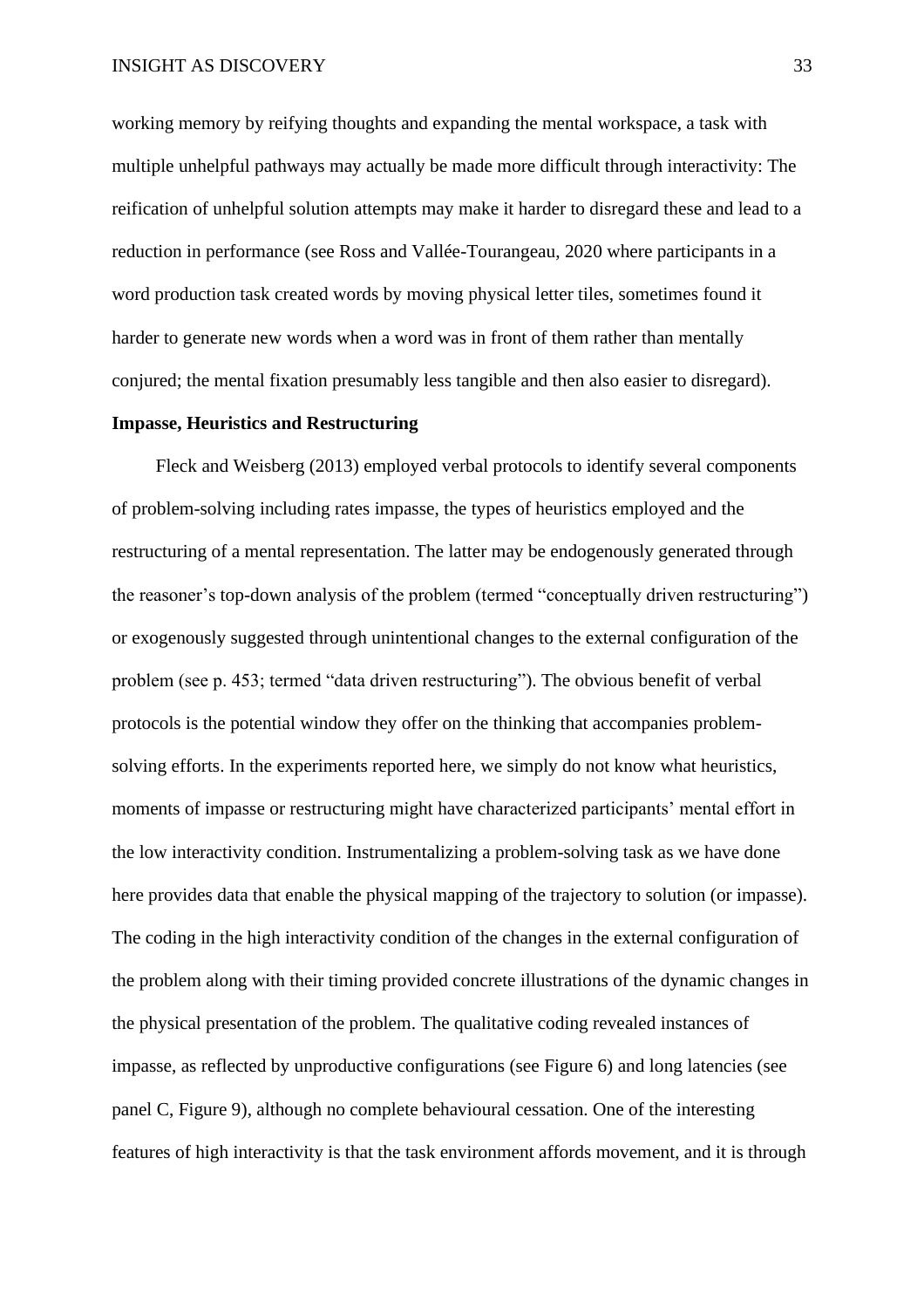movement that the environment provides information to guide and constrain problem solving activity.

There is evidence of heuristics and heuristic switching in these qualitative data: Moving coins north as a rough means-end analysis heuristic, and very likely lots of trial and error actions and random exploration ("the simplest heuristic", Fleck & Weisberg, 2013, p. 452). As for evidence of restructuring, well, all we can say is that eventually the physical configuration of the problem was restructured into the correct configuration; whether this was preceded by data-driven or conceptually-driven restructuring, or indeed whether restructuring—as realised through one of Ohlsson's (1992) three mechanisms, namely elaboration, reencoding and constraint relaxation—occurred at all, remains to be determined. Adding verbal protocols to a procedure such as ours might more clearly identify the movements that are clearly motivated by a hypothesis, rather than reflecting exploration that is not guided by a specific plan.

Both quantitative aggregate data and the qualitative coding revealed that the correct configuration was often gradually distilled through changes in the appearance of the triangle. We would argue that a gradual solution is anything that takes more than three physical moves. This may appear a facile or even facetious point, but we do not intend it in this manner. The solution to the problem is the historical aggregate of all the moves that preceded its implementation. Seen from this perspective, most of our participants discovered the solution gradually. The separate phases of the problem solution are reliant on the ones that came before – there is a complex enmeshing of enacting the impasse and trialling unhelpful strategies which leads to recognizing the correct solution. We suggest that viewing each phase separately and isolating it from what comes before would cloud our understanding of the process of discovery. Having said this, there are plenty of discontinuities—which we also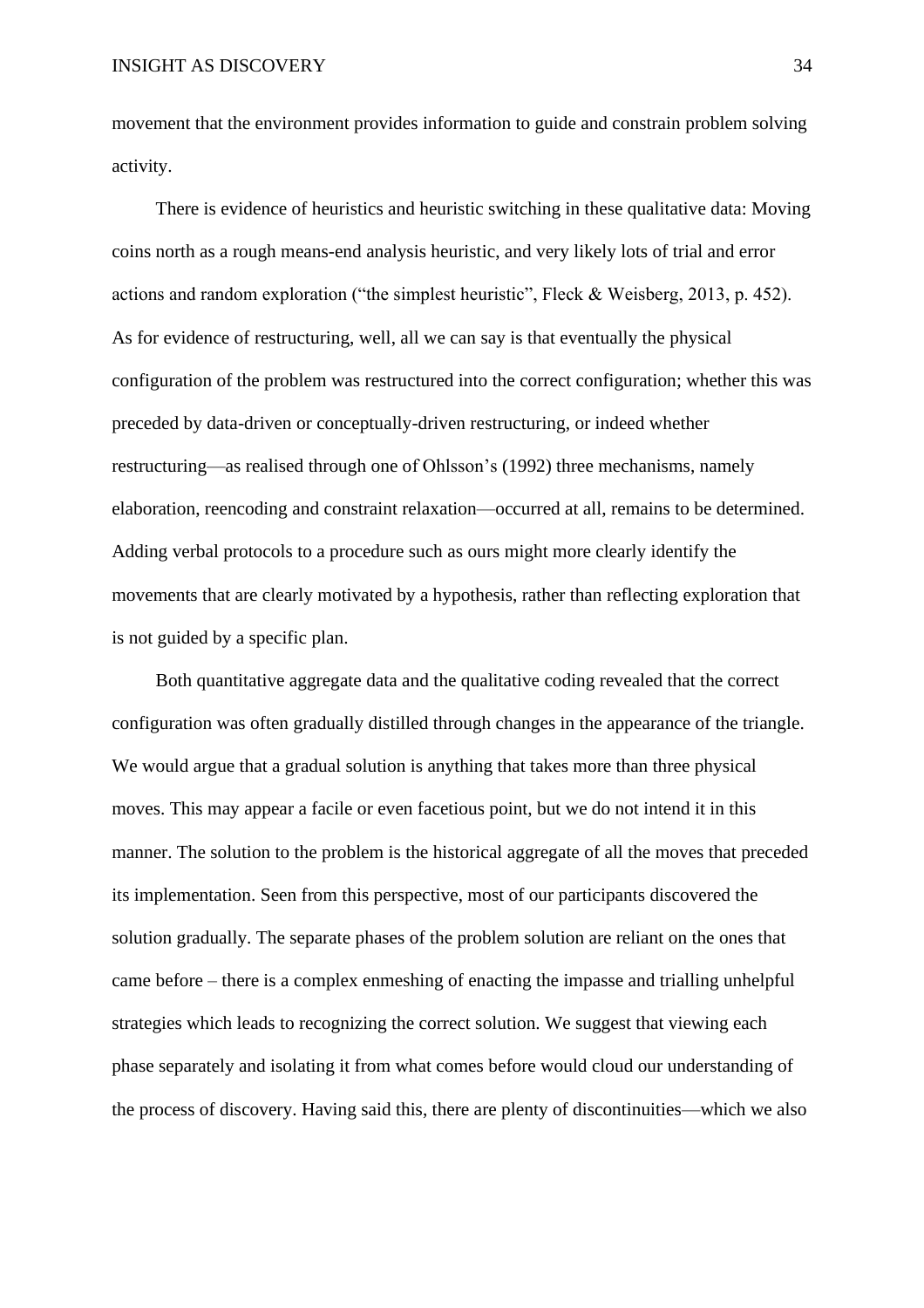take to support the multi-scalar argument—and these are abundantly illustrated in the latency peaks and troughs of Figure 9.

We propose that the process of discovery is more productively conceived in transactional terms, where the mental representation of the solution and the physical reification of the solution mutually shape their development. As mentioned above, Fleck and Weisberg (2013) distinguish between two types of restructuring, conceptually driven and data driven. Yet, both types of restructuring as described by these authors can occur through the manipulation of a physical presentation of the problem, and all the cognitively felicitous consequences that this entails. It is not clear to us how useful this difference is, or indeed how precisely the difference between these two types of restructuring can be established. From a transactional perspective, the intention of an action is difficult to attribute to either an agent or the environment; executive control is an emergent and distributed consequence of the agent-environment coupling. That is, the task environment offers a shifting set of action affordances which, once enacted, results in in dynamic changes to the physical configuration of the problem and so on. Thus, when participants abandon migrating coins north and start exploring consequences of migrating the base down, it is not clear whether this reflects a restructuring of a data-driven or conceptually driven kind (or any mental restructuring at all). The very gradual adjustment illustrated in Figure 10 suggests that a participant's appreciation of the solution was aligned with and motivated by changes in the physical configuration concurrently. What was unequivocally restructured was the physical configuration of the problem elements (viz. the "coins") that gradually approximated the solution, and which offers a reflection of the participant's own understanding of the solution.

**Outsight**. The coding of participant 33 (as illustrated in Figure 9, panel B, and Figure 10) revealed that however close to the correct answer a created configuration might be, a participant might not *see* the right answer. This suggests that some of the participants might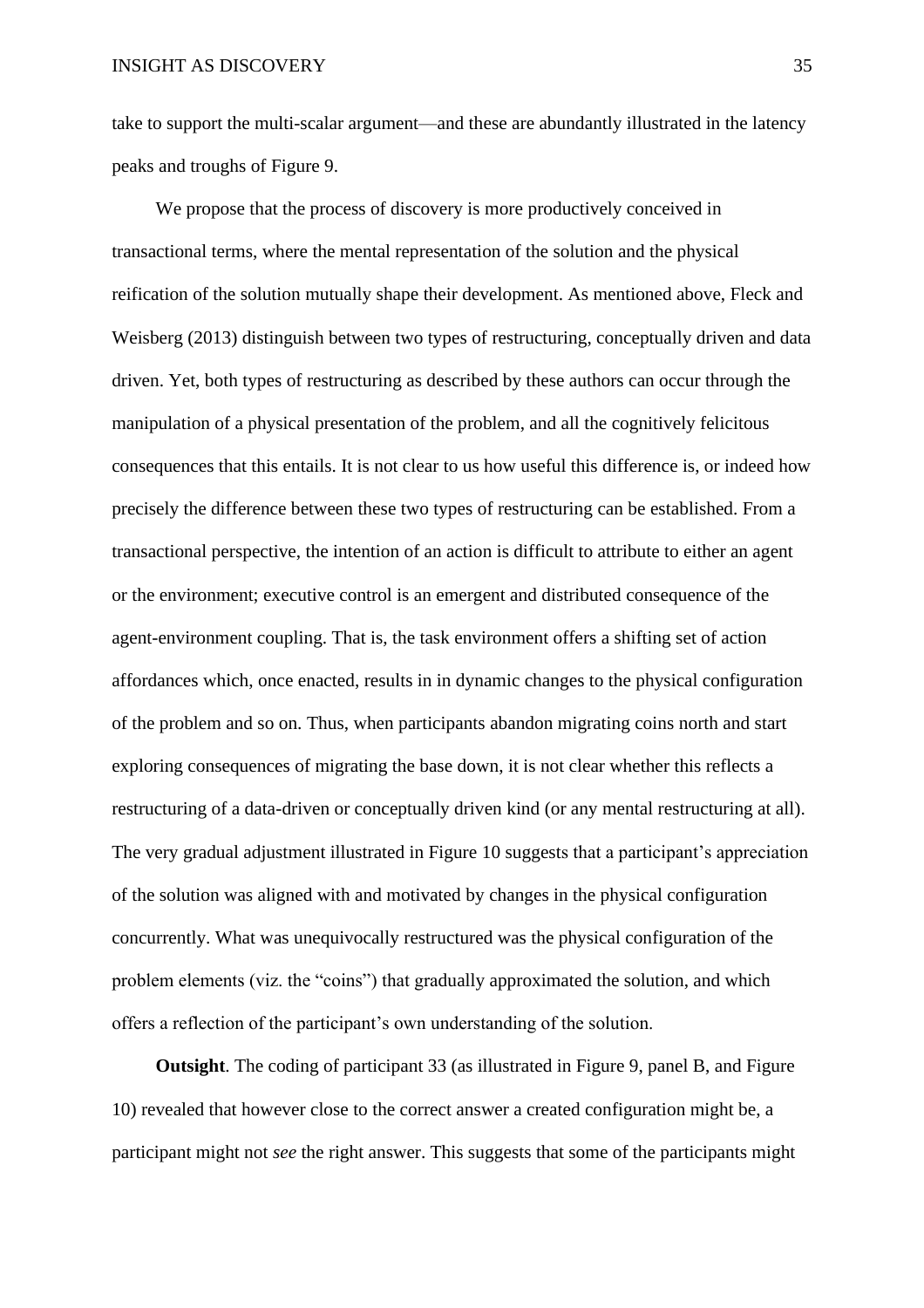have constructed the correct configuration and only recognized the construction as offering a model of the solution after having done so. Thus, 'insight' in this case is perhaps better understood as 'outsight' (Vallée-Tourangeau & March, 2019). Participant 61 in Experiment 2 provides a clear example of this phenomenon (the video can be accessed here:

[https://osf.io/hbs3f/?view\\_only=394d3ba358974462817dd38ba4280cdf\)](https://osf.io/hbs3f/?view_only=394d3ba358974462817dd38ba4280cdf). The moment of outsight can be observed at 0:00:07: After moving the W coin down to row 7 to form the base of the triangle pointing up, the participant displays an exaggerated 'double take', with hands splayed open. Such evidence reveals the tight co-evolution of knowledge of the solution and the physical shape of it: the movements of participant 61 are not guided by a pre-formed plan of the solution, but rather knowledge of the solution is physically enacted and reified.

It is worth noting an interesting phenomenon observed with the ICRT, one also reported by Irving (2014) in her doctoral dissertation on the development and psychometric properties of the ICRT. Across both experiments, we noted over 100 instances of participants being able to name the figure described in the guided synthesis instructions after drawing it, but not before. From our perspective, the phenomenon is interesting, and might deserve more systematic attention, because it illustrates a form of outsight: People's ability to know what they are thinking is only fully realized when they create an external representation of the content of their thoughts. Participants' behaviour working on the triangle of coins in the high interactivity condition might also reflect a similar phenomenon and underscores the importance of working with dynamic and modifiable external representations in problem solving.

### **Contribution to the Business-as-usual Versus Special Processes Debate**

Finally, let us reflect on how interactivity and the findings from the present experiments inform the current debate in the insight problem solving literature between the so-called business-as-usual and special processes perspectives. These perspectives, whatever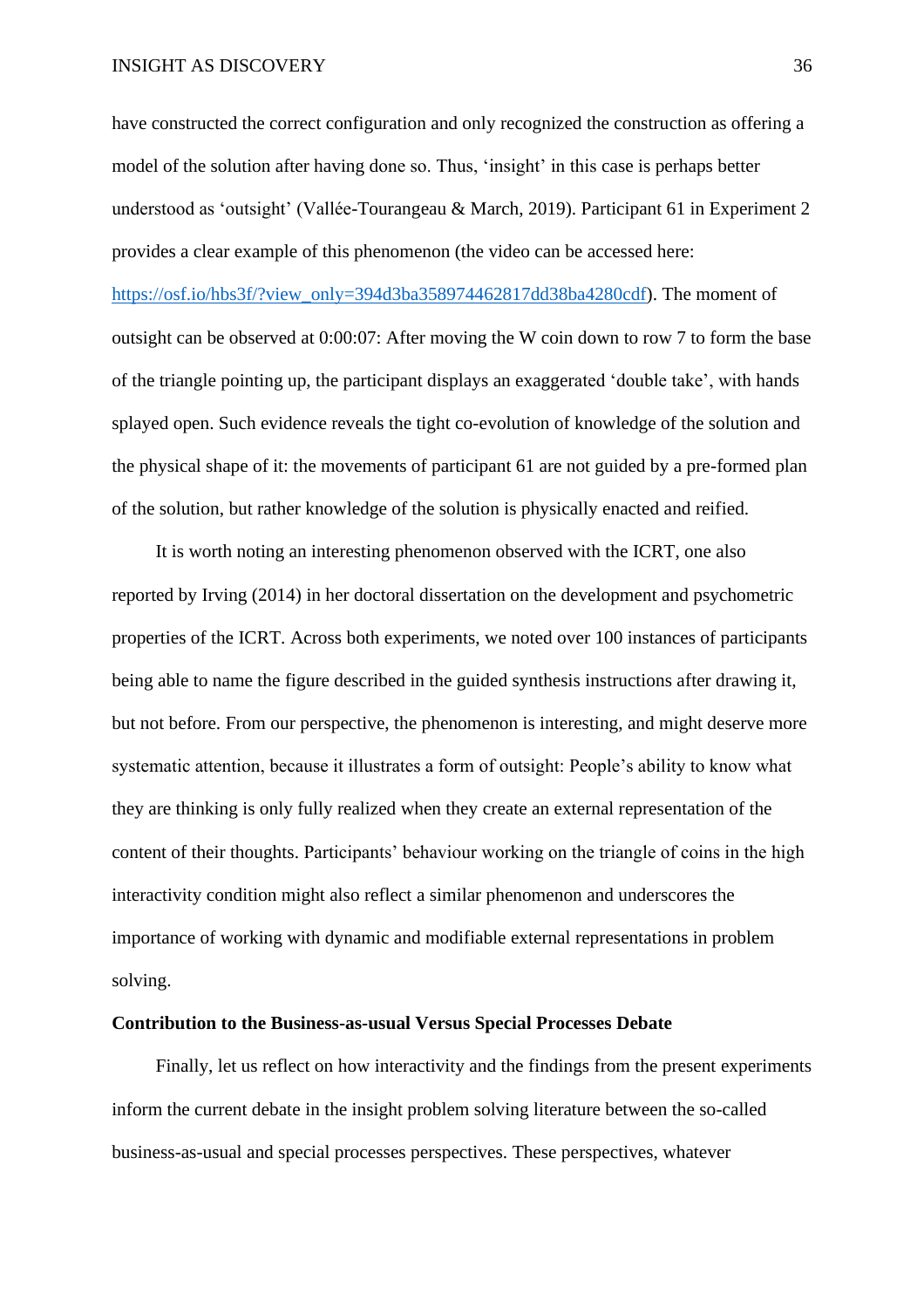predictions they make about the relative merit of unconscious inferences or conscious deliberate analyses, are couched in mentalist terms, in turn predicated on a deeply entrenched form of dualism. By this we mean that for theorists of both camps, new ideas are wrought through the mental manipulation of abstract representations, and hence the ontological locus of creativity and discovery is in the person, or more specifically, the person's head. In contrast to this form of methodological individualism, our approach is aligned with methodological interactivism (Bickhard, 2009). An interactivist perspective casts the origin of new ideas as an emergent property of relational processes; Steffensen (2017) refers to interactivity as an 'ontological substrate', that is new ideas emerge out of the interaction with the world. In our experiments, interactivity fosters the iterative attunement of a participant's proto solution with the correct physical configuration of the problem. One might argue that the interface employed in the experiments reported here artificially encouraged this form of trial and error, and in that respect perhaps such an interface clouds the true underlying cognitive mechanisms which this task is designed to elicit, the mechanisms which will scale up to support our understanding of more complex problem outside the laboratory environment. However, we contend that such a high interactivity task environment offers a much more likely candidate for the process of scaling up mechanisms of creative cognition than a task environment in which participants are restrained from interacting with a physical environment. For example, science studies (e.g., Latour's [1987] *Science in action*) brim with examples of the messy iterative alignment of all manner of 'non-human actants' (to borrow a term from Latour) with provisional solutions in the reification of meaning, new discoveries and ideas. Our findings do support the kind of progressive gradualism so often illustrated and argued by Weisberg both in his case studies of scientific and artistic innovation (e.g., Weisberg, 2006) as well as in his laboratory work (e.g., Fleck & Weisberg, 2013): Local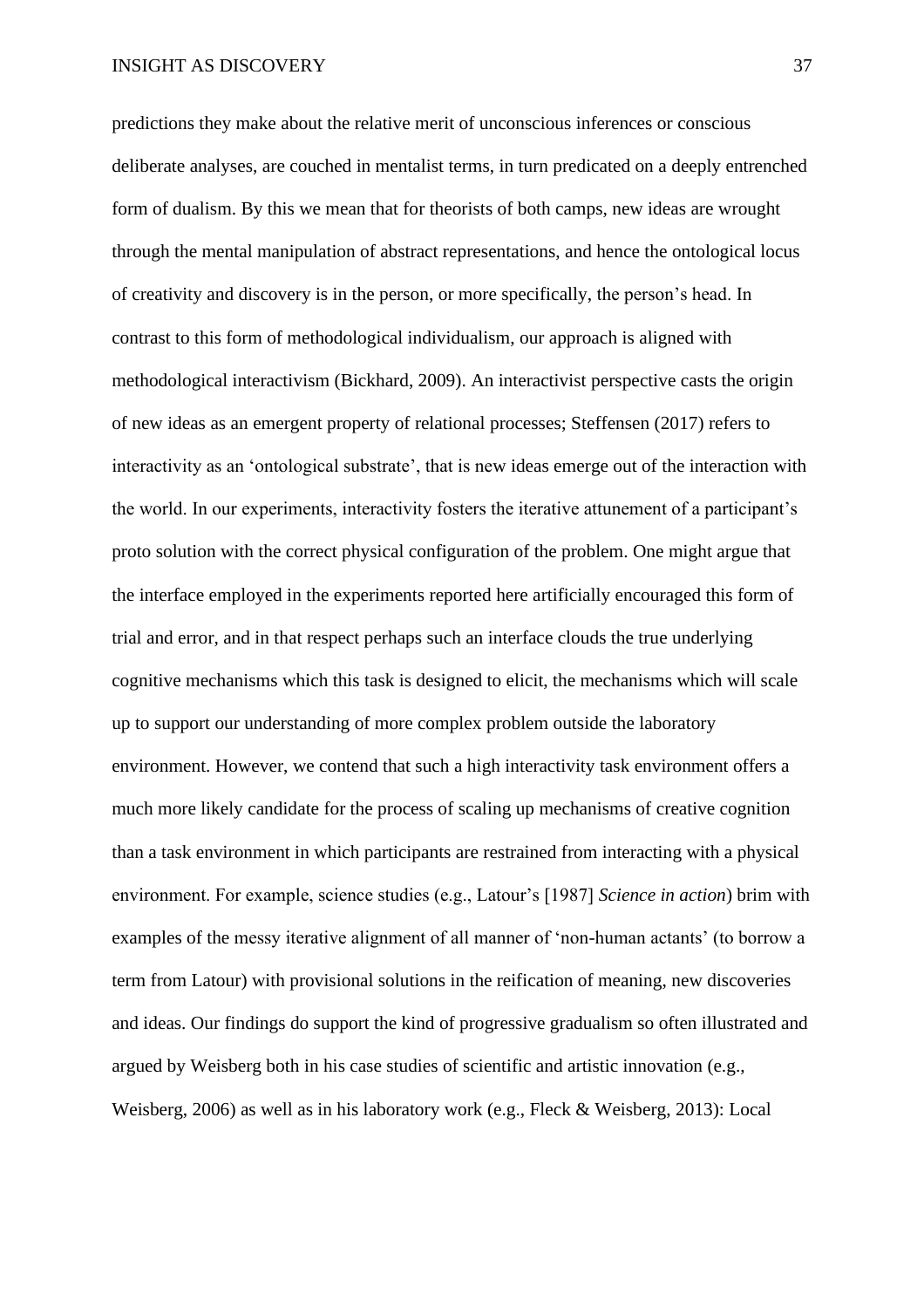changes and cumulative minor discontinuities with the past can culminate into larger discontinuities that can be deemed innovative and creative.

### **Conclusion**

Köhler's observations of Koko's efforts to solve the box test might not have been so exceptionally 'curious': There is much evidence in the data reported here of the gradual discovery of the configuration that offered a solution to the triangle of coins, a solution that slowly dawned on the majority of our participants (to adapt Köhler). The instrumentalization of a classic insight problem—by presenting the coins on a labelled grid and filming participants—enabled the granular coding of the changes in the physical configuration of the problem from which we could create material traces of the participants' exploration, mapping out their journey to discovery. A task environment that encourages first order problem solving and interactivity lends itself to that kind of qualitative analysis and in the process reveals the rugged scalar relief of thinking.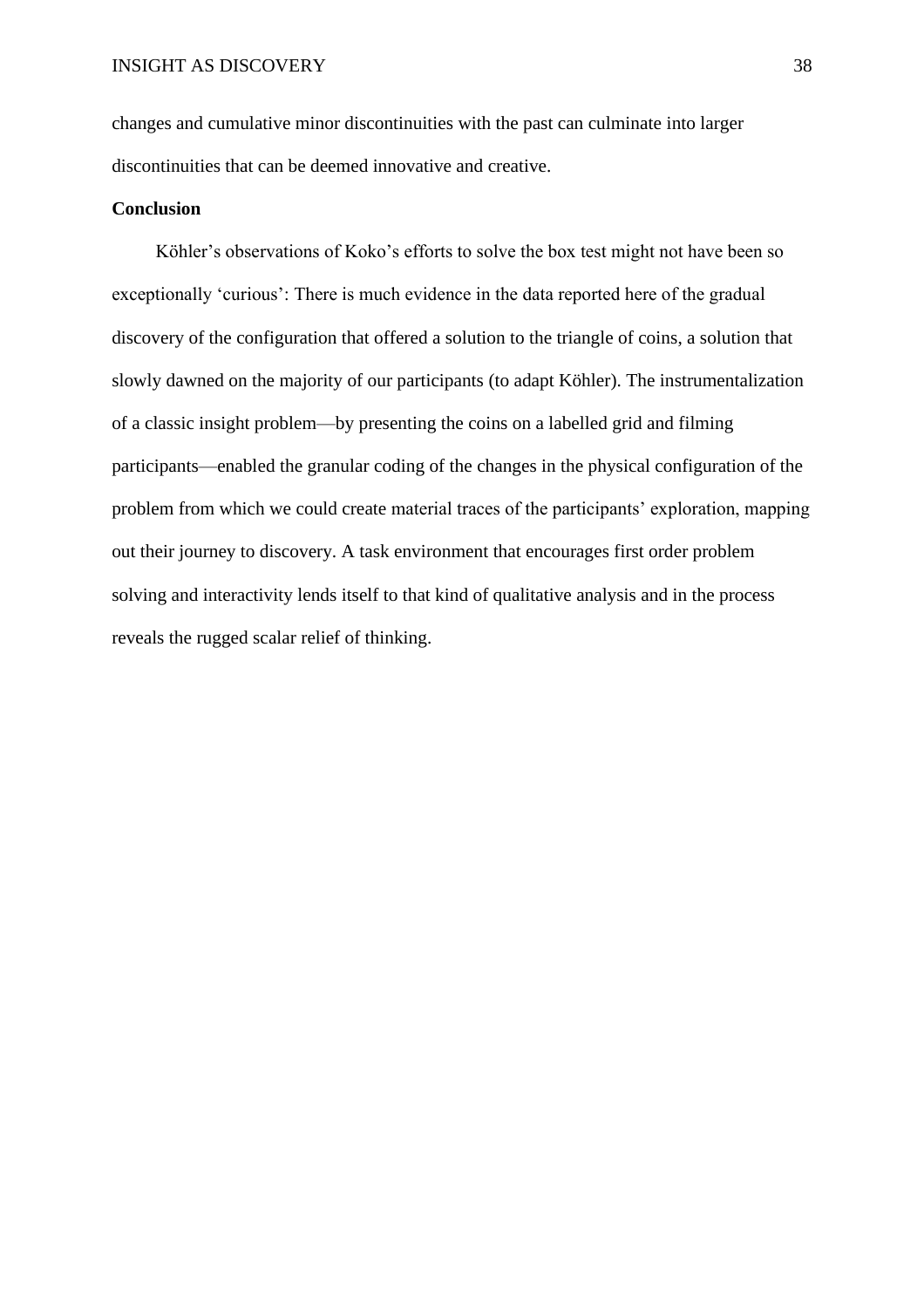### **References**

- Austin, J. H. (1979). The varieties of chance in scientific research. *Medical Hypotheses, 5*, 737-742. doi: 10.1016/0306-9877(79)90035-5
- Bickhard, M. H. (2009). Interactivism: A manifesto. *New Ideas in Psychology, 27*, 85-95. doi: 10.1016/j.newideapsych.2008.05.001
- Bilalić, M., Graf, M., Vaci, N., & Danek, A. H. (2019). The temporal dynamics of insight problem solving: Restructuring might not always be sudden. *Thinking & Reasoning*. doi: 10.1080/13546783.2019.1705912
- Blajenkova, O., Kozhevnikov, M., & Motes, M. A. (2006). Object-spatial imagery: A new self-report imagery questionnaire. *Applied Cognitive Psychology, 20*, 239–263. doi: 10.1002/acp.1182
- Chronicle, E. P., MacGregor, J. N., & Ormerod, T. C. (2004). What makes an insight problem? The role of heuristics, goal conception, and solution recoding in knowledgelean problems. *Journal of Experimental Psychology: Learning, Memory, and Cognition, 30*, 14-27. doi: 10.1037/0278-7393.30.1.14
- Chuderski, A., Jastrzębski, J., & Kucwaj, H. (2020). How physical interaction with insight problems affects solution rates, hint use, and cognitive load. *British Journal of Psychology*. doi:10.1111/bjop.12442
- Danek, A. H., Fraps, T., von Müller, A., Grothe, B., & Öllinger, M. (2014). It's a kind of magic—what self-reports can reveal about the phenomenology of insight problem solving. *Frontiers in Psychology*, *5*, 1408. doi: 10.3389/fpsyg.2014.01408
- Fleck, J. I., & Weisberg, R. W. (2013). Insight versus analysis: Evidence for diverse methods in problem solving. *Journal of Cognitive Psychology 25,* 436-463. doi: 10.1080/20445911.2013.779248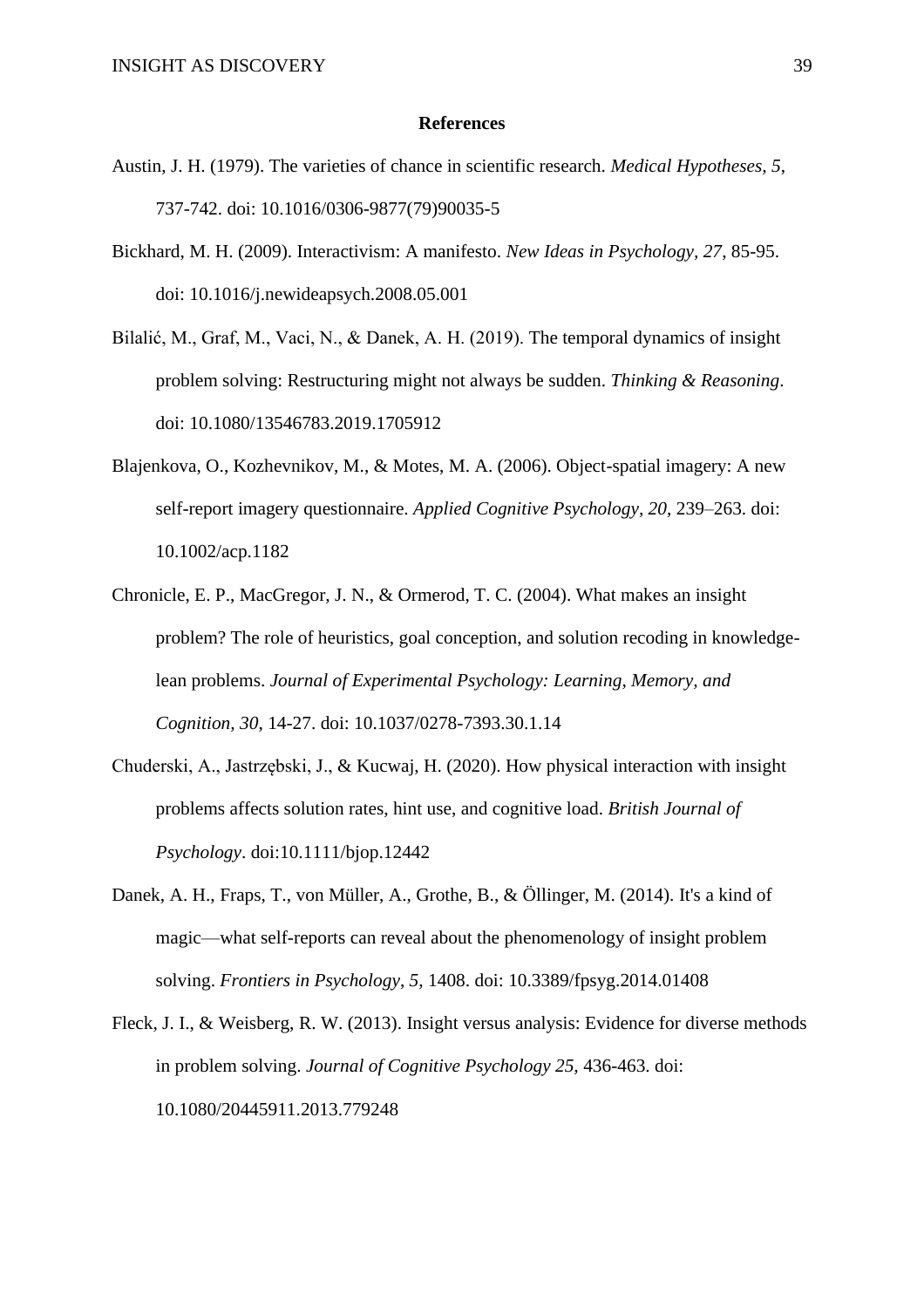- Finke, R. A., Ward, T. B., & Smith, S. M. (1992). *Creative cognition: Theory, research and applications*. Cambridge, MA: MIT Press.
- Fiore, S. M., & Wiltshire, T. J. (2016). Technology as teammate: Examining the role of external cognition in support of team cognitive processes. *Frontiers in Psychology, 7*,1531. doi: 10.3389/fpsyg.2016.01531
- Gilbert, S. J. (2015). Strategic offloading of delayed intentions into the external environment *Quarterly Journal of Experimental Psychology, 68,* 971-992. doi:10.1080/17470218.2014.972963
- Glăveanu, V. P., Lubart, T., Bonnardel, N., Botella, M., Biaisi, P.-M. de, Desainte-Catherine, M., … Zenasni, F. (2013). Creativity as action: Findings from five creative domains. *Frontiers in Psychology, 4*, 176. doi: 10.3389/fpsyg.2013.00176
- Irving, L. (2014). *Creativity, imagery and schizotypy: An exploration of similarities in cognitive processing*. Unpublished doctoral dissertation, Middlesex University, UK.
- Irving, L., Barry, R., LeBoutillier, N., Westley, D. (2011). The image control and recognition task: A performance-based measure of imagery control. *Journal of Mental Imagery, 35*, 67-80.
- Latour, B. (1987). *Science in action: How to follow scientists and engineers through society*. Cambridge, MA: Harvard University Press.
- Malafouris, L. (2020). Thinking as 'thinging': Psychology with things. *Current Directions in Psychological Science*, *29*, 3-8. doi: 10.1177/0963721419873349
- Metcalfe, J. (1986). Premonitions of insight predict impending error. *Journal of Experimental Psychology: Learning, Memory, and Cognition, 12*, 623-634. doi: 10.1037/0278- 7393.12.4.623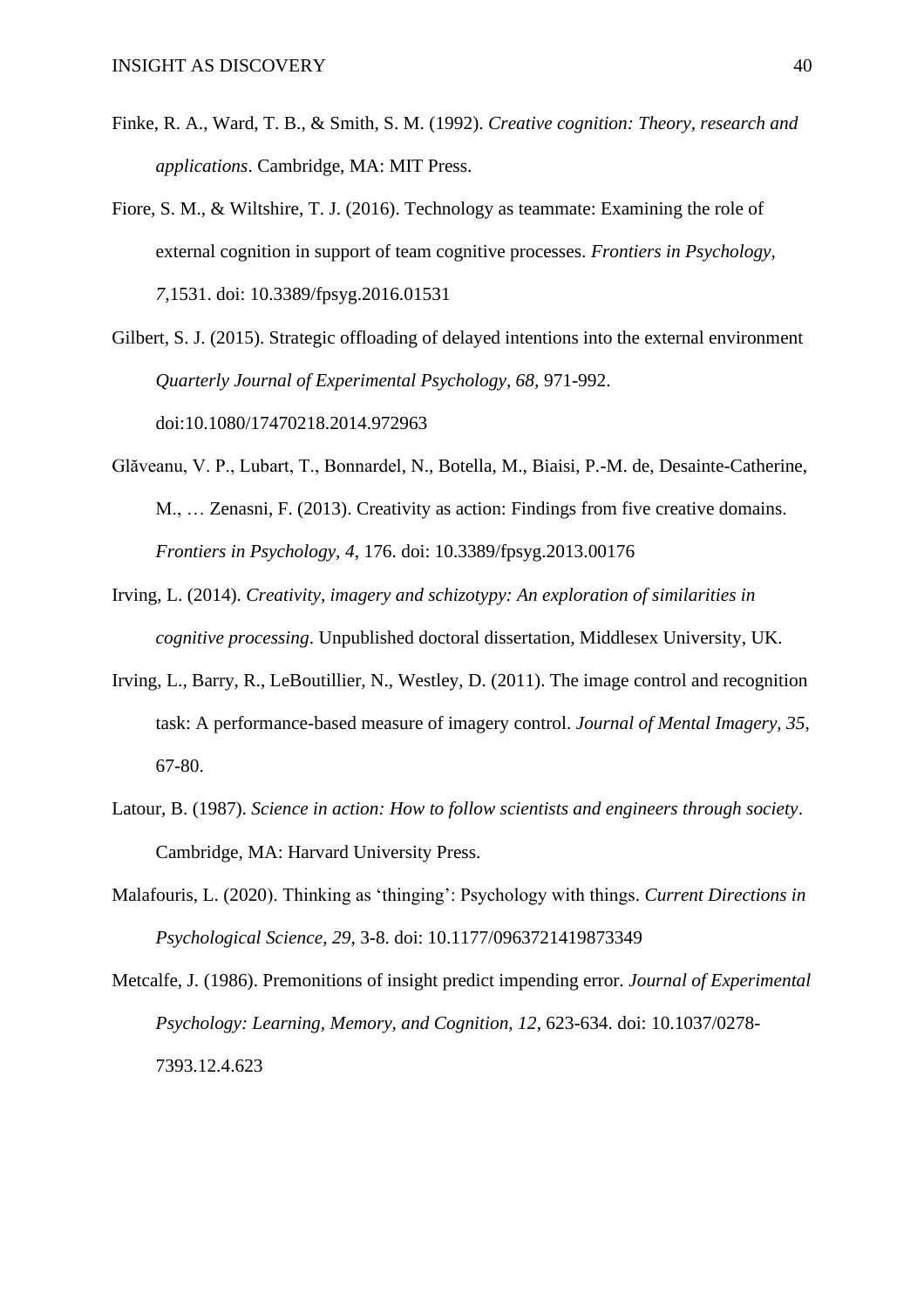- Ohlsson, S. (1992). Information-processing explanations of insight and related phenomena. In M. T. Keane & K. J. Gilhooly (Eds.), *Advances in the psychology of thinking* (Vol. 1, pp. 1-44). Harvester Wheatsheaf.
- Ross, W. (2020) Serendipity. In V. Glăveanu (Ed) *The Palgrave encyclopedia of the possible*. doi:10.1007/978-3-319-98390-5\_47-1
- Ross, W., & Vallée-Tourangeau, F. (2020). Catch that word: Interactivity, serendipity and verbal fluency in a word production task. *Psychological Research*. doi:10.1007/s00426- 019-01279-y
- Steffensen, S. V. (2017). Human interactivity: Problem-solving, solution-probing and verbal patterns in the wild. In S. J. Cowley & F. Vallée-Tourangeau (Eds.), *Cognition beyond the brain: computation, interactivity and human artifice* (2nd edition, pp. 85–113). Dordrecht: Springer.
- Vallée-Tourangeau, F. (2013). Interactivity, efficiency, and individual differences in mental arithmetic. *Experimental Psychology, 60*, 302-311. doi: 10.1027/1618-3169/a000200
- Vallee-Tourangeau, F. (2014). Insight, interactivity and materiality. *Pragmatics & Cognition, 22*, 27–44. doi: 0.1075/pc.22.1.02val
- Vallée-Tourangeau, F. (2017). Interactivity and ego depletion in insight problem solving. In G. Gunzelmann, A. Howes, T. Tenbrink, & E.J. Davelaar (Eds.), *Proceedings of the Thirty Ninth Annual Conference of the Cognitive Science Society* (pp. 1248-1253). Austin, TX: Cognitive Science Society.
- Vallée-Tourangeau, F., & March, P. L. (2019). Insight out: Making creativity visible. *Journal of Cognitive Behavior*. doi: 10.1002/jocb.409
- Vallée-Tourangeau, F., & Vallée-Tourangeau, G. (2020a). Insight. In V. P. Glăveanu (Ed.), *The Palgrave encyclopedia of the possible*. Springer.